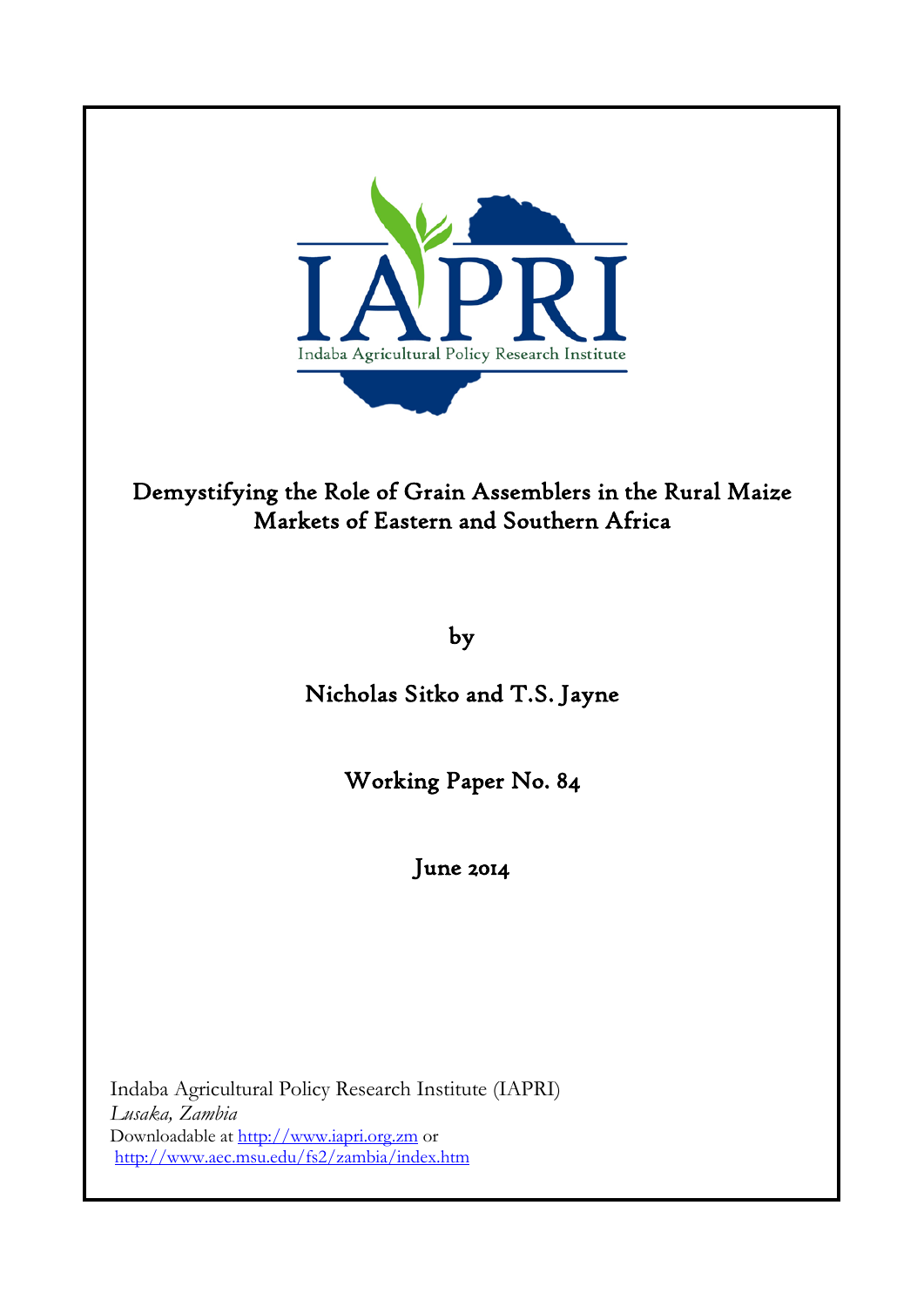# **Demystifying the Role of Grain Assemblers in the Rural Maize Markets of Eastern and Southern Africa**

**by**

**Nicholas Sitko and T.S. Jayne** 

**Working Paper No. 84** 

**June 2014**

Sitko is assistant professor, International Development, in the Department of Agricultural, Food, and Resource Economics at Michigan State University, currently on long-term assignment with the Indaba Agricultural Policy Research Institute in Lusaka, Zambia; and Jayne is professor International Development, Department of Agricultural, Food, and Resource Economics, Michigan State University, East Lansing, Michigan 48824, USA.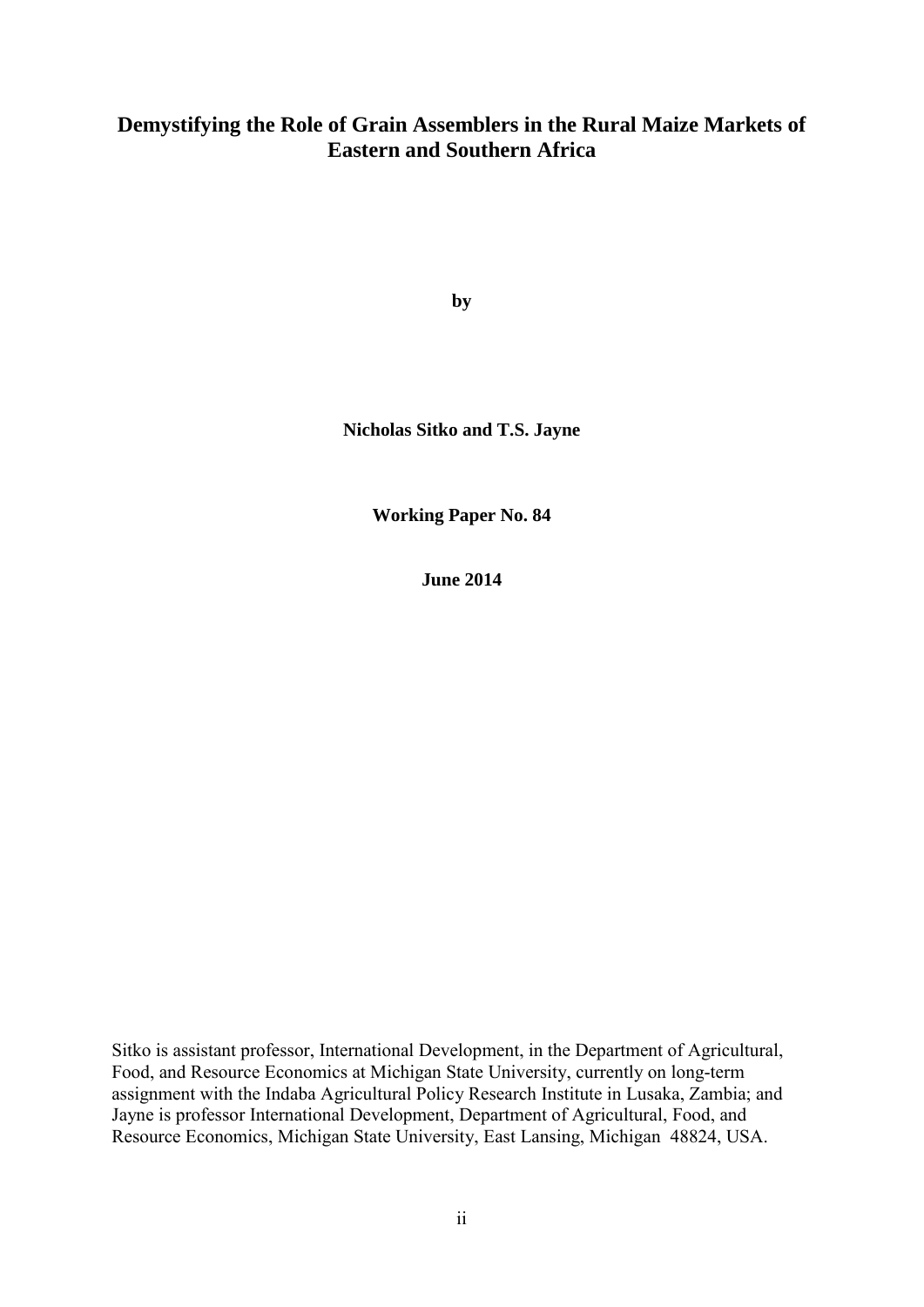#### **ACKNOWLEDGEMENTS**

The authors would like to acknowledge the financial support provided by the Bill and Melinda Gate's Foundation through the Guiding Investment in Sustainable Agricultural Markets in Africa (GISAMA) program and the United States Agency for International Development (USAID). The authors would also like to thank the numerous individuals and institutions that supported the data collection for this article. In Kenya, Francis Karin, Joshua Ariga, Milu Muyanga from the Tegemeo Institute/Egerton University. In Zambia, Dingi Banda, from the Ministry of Agriculture and Livestock, as well as logistical support from the Food Security Research Project/Indaba Agricultural Policy Research Institute. In Malawi, Julius Mangisoni, from Bunda College of Agriculture. In Mozambique, Sofia Manussa Directorate of Economics, Ministry of Agriculture. Thanks also to Cardinal Hachikona and Patricia Johannes for formatting and editing.

The views expressed or remaining errors and omissions are solely the responsibility of the authors and do not necessarily reflect the opinions of IAPRI or any other organization.

Comments and questions should be directed to:

The Executive Director Indaba Agricultural Policy Research Institute 26A Middleway, Kabulonga, Lusaka, Zambia Telephone: +260 211 261194; Telefax +260 211 261199; Email: chance.kabaghe@iapri.org.zm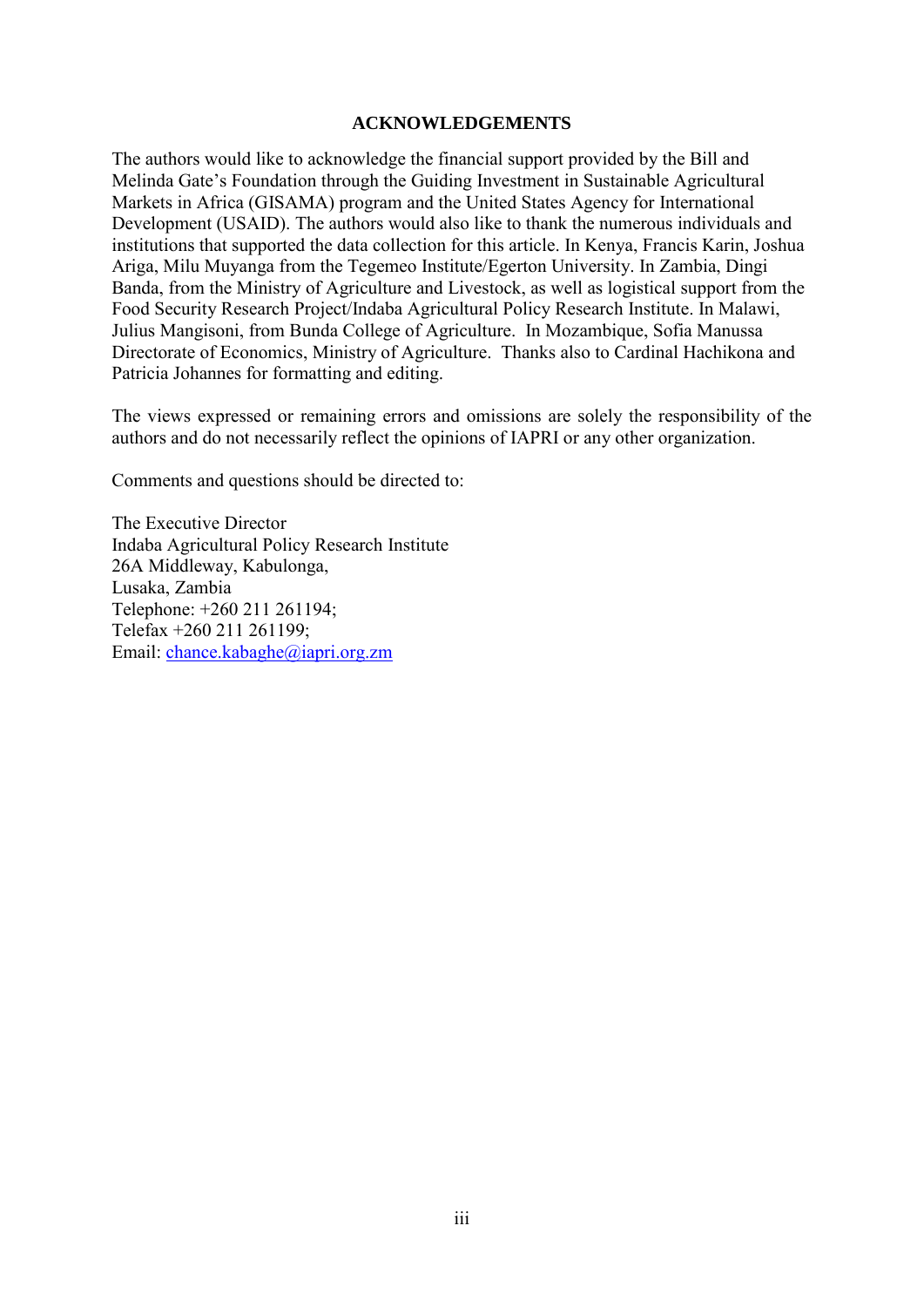### **INDABA AGRICULTURAL POLICY RESEARCH INSTITUTE TEAM MEMBERS**

The Zambia-based Indaba Agricultural Policy Research Institute (IAPRI) research team comprises Chance Kabaghe, Nicholas Sitko, Rhoda Mofya Mukuka, Munguzwe Hichaambwa, Solomon Tembo, Brian Chisanga, Mwamba Chisimba, Stephen Kabwe, Auckland Kuteya, Mary Lubungu, Brian Mulenga, and Jordan Chamberlin. Michigan State University-based researchers associated with IAPRI are Thomas S. Jayne, Nicole Mason, Eric Crawford, Steve Haggblade, Chewe Nkonde, Melinda Smale, and David Tschirley.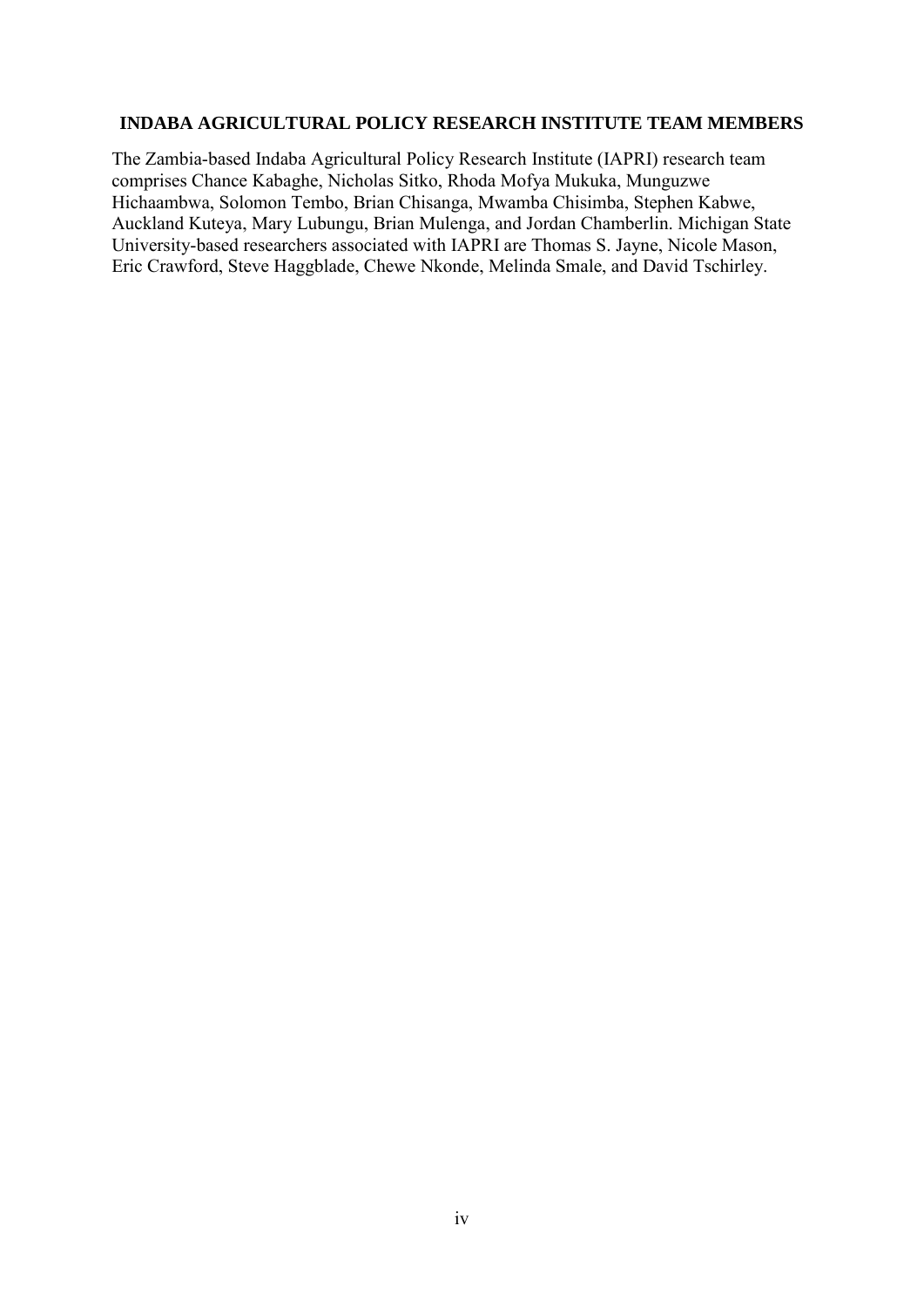## **EXECUTIVE SUMMARY**

Two decades after initiating sweeping market reforms in their agricultural sectors, governments across Sub-Saharan Africa continue to maintain an active role in staple food markets. At the heart of this highly interventionist approach to food market development is a persistent and widespread distrust of private sector actors' participation in food markets. Of all the private sector actors involved in African cereal markets, none has been more maligned or misunderstood than the private traders who assemble grain at the village-level or *assembly traders* as we refer to them in this paper.

Unfortunately, academic literature on the role of assembly traders in rural African staple food markets is scant and has provided policy-makers in the region with little empirical evidence with which to better understand grain assembly in their countries and its effects on rural market performance for grain producers. In the absence of clear analysis of assembly traders' role in staple food markets in the region, the political rhetoric on their behavior frequently describes them as *exploitative* or *parasitic*. This rhetoric provides political justification for expanding the scope and scale of state-led marketing boards, such as the Food Reserve Agency (FRA) in Zambia, Malawi's Agricultural Development and Marketing Cooperation (ADMARC) and Kenya's National Crop and Produce Board (NCPB).

This article seeks to shed empirical light on the ways in which assembly traders affect the performance of rural cereal markets. It does this in four interrelated ways. Using survey data from 205 village focus group discussions and 2,703 individual farm-level maize transactions in Kenya, Malawi, Zambia, and Mozambique, the article examines:

- 1) What market channels are available to farmers in rural regions and what percent of transactions pass through each of these channels?
- 2) What are the market margins between farm-gate and wholesale/retail maize prices in nearby markets for the various available market channels?
- 3) How many assembly traders come into rural villages, and how does this vary in terms of standard market access indicators such as distance to urban market or distance to a paved road? and
- 4) What is the effect of assembly trading on the distance travelled to the initial point of sale by farmers?

# **Key Findings:**

- 1. *Assembly Traders are the Most Frequently Used Market Channel by Small-Scale Farmers in the Region*: In three out of the four countries included in our study, grain assemblers were the most important market channel utilized by farmers, regardless of their relative degree of market access. Zambian farmers exhibited some variation in marketing behaviors relative to those in other countries. In Zambia, assembly traders where the most frequently utilized market channel for farmers in more remote villages and the second most important channel for those in more accessible villages.
- 2. *Market Access Conditions Do Not Affect Market Channel Choice by Small-Scale Farmers:* Variations in geographic market access conditions do not play a determinative role in the market channel utilized by smallholders. Contrary to the popular rhetoric of farmers in isolated rural regions having limited marketing options, thereby making them reliant on so-called exploitative assembly traders, the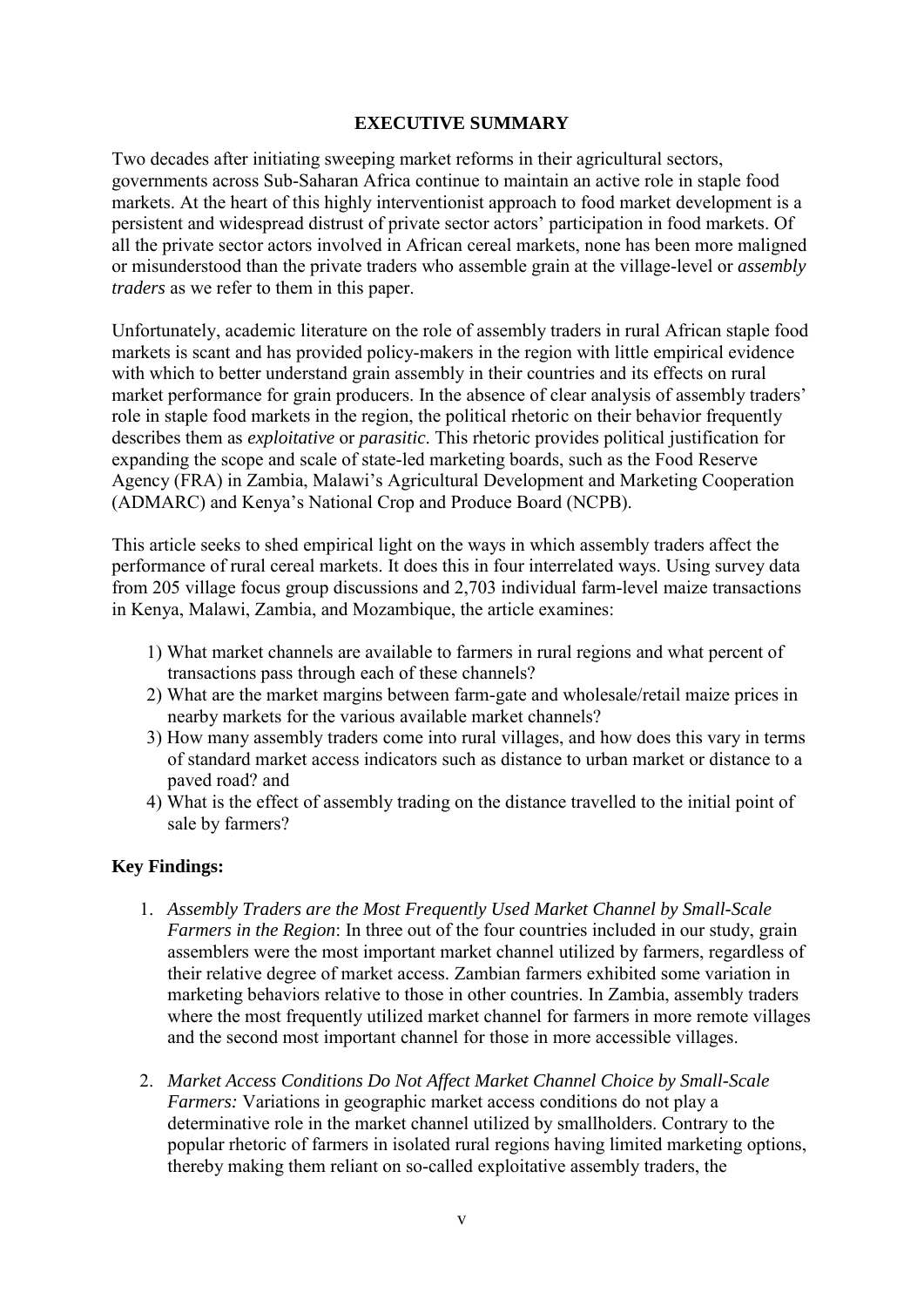distribution of market channels utilized in all four countries suggests that reliance on assembly traders is a deliberate marketing strategy deployed by farmers.

- 3. *Economic and Social Logic for Using Assembly Traders:* Farmers choose to use assembly traders rather than other market channel options for a variety of reasons: First, assembly traders buy maize directly in villages, thereby obviating the need for farmers to incur transport costs when selling. This is particularly important for farmers who are unable to achieve sufficient economies of scale in production to lower the unit cost of transport to a point where transporting their surplus to markets outside of the village becomes profitable. Second, assembly traders pay farmers cash at the time of sale, unlike parastatal marketing boards, and to a lesser extent processing firms, which often issue checks to farmers. Finally, grain assemblers enter rural markets soon after the harvest to acquire grain, unlike processors and marketing boards, which delay entering into the market until the moisture content of grain supplies dips below 13.5%. This is important for many farmers, who have often gone months without any income at all and have numerous pressing financial needs at harvest time.
- 4. *Nominal Price Discounting by Assembly Traders Relative to Other Market Channels:*  On average, assembly traders offer the lowest price of the available channels. This is unsurprising given that assembly traders are operating in often remote rural villages, assembling grain from numerous small-scale farmers, and will frequently assume the cost of transporting the grain for onward sale. Moreover, assembly traders often begin buying maize early in the marketing season, when prices are normally at their lowest. Although assembly traders prices are lower than other market channel options the price spread between market channels is small. For example, in Zambia, Malawi, and Mozambique the price spread between assembly traders and wholesalers in district towns is only US\$ .02/kg, while in Kenya there is no difference in price.
- 5. *Nominal Price Discounting by Assembly Traders Relative to Nearby Urban Markets:*  In all regions where data are available assembly traders are shown to offer prices that are approximately 80% of the retail or wholesale prices. The low margins between farm-gate and nearby urban market prices suggest a greater degree of competitiveness and market integration at the village level than is normally assumed.
- 6. *High Number of Assembly Traders in Accessible and Remote Villages:* Across the four countries 82% of villages deemed accessible to markets were visited by 10 or more traders buying grain from farmers. When disaggregated by country we find the highest concentration of village grain traders in Kenya, with 96% of accessible villages serviced by 10 or more traders, while Mozambique had the fewest at 72%. But what about villages that are more remote from market infrastructure, where standard proxies of market access would suggest greater market access challenges? The findings show that, contrary to conventional wisdom, the assembly trading sector is vibrant in more remote regions as well. Across the region 72% of isolated villagers reported being serviced by 10 or more grain traders during the marketing season. Again, Kenya had the highest concentration of traders, with 94% of isolated villages receiving 10 or more grain traders, while Malawi had the lowest number, with 50% of isolated villages.
- 7. *Effect of Vibrant Assembly Trading Sector on Distance Travelled to Point of Sale by Farmers:* For smallholders, one of the most important services provided by grain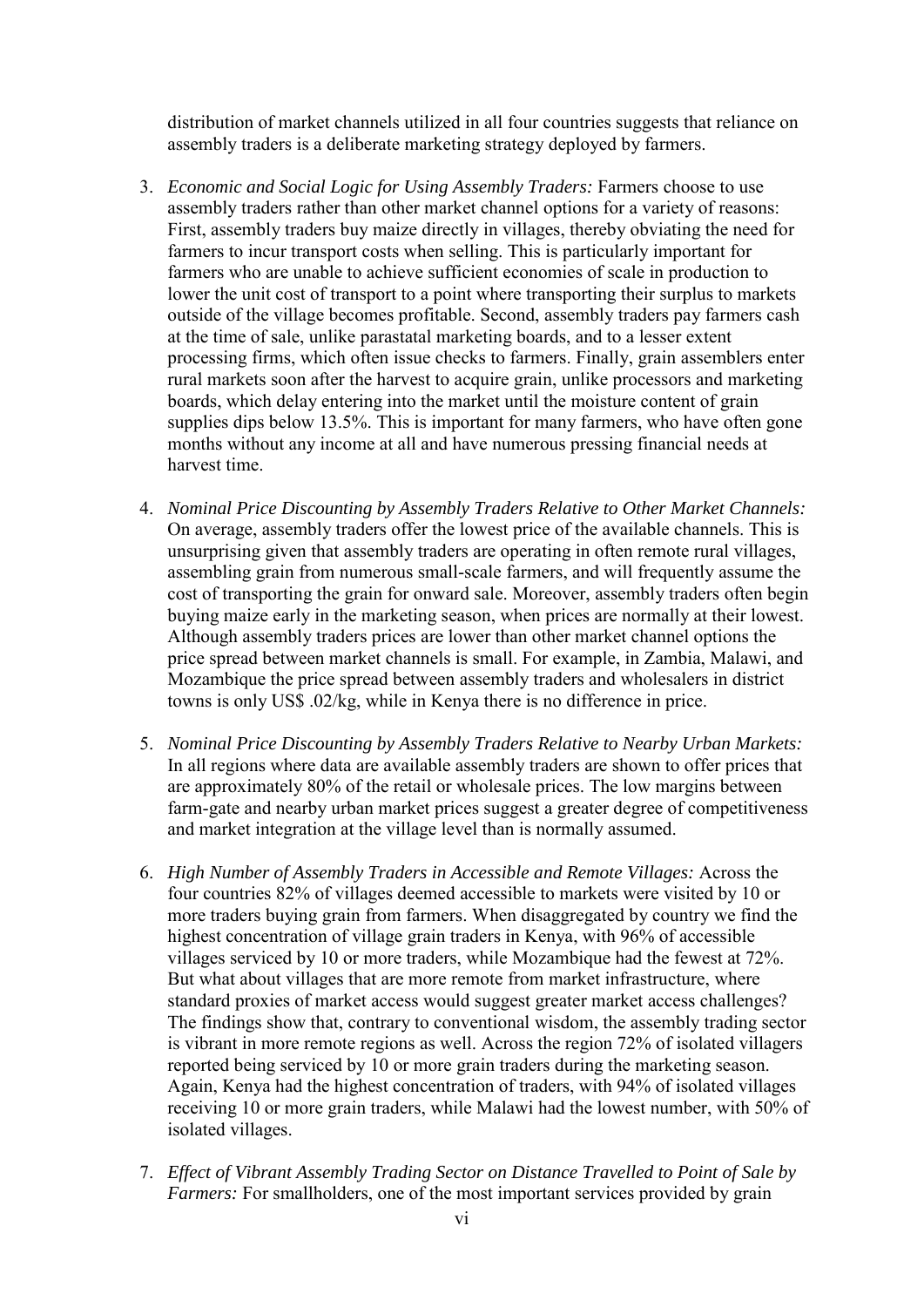assemblers is that they routinely buy grain directly at the farm gate. Our findings show that assembly traders eliminate the arduous and costly task of transporting grain from field to market for many farmers. Table 8 shows the distance travelled by farmers to their initial point of sale. Across the region over 70% of the 2703 transactions recoded in this study occurred within 5 kilometers of the farmers' home.

8. *Reason for the Persistent Complaints about Assembly Traders by Farmers:* Our analysis points to three possible explanations: 1) elevated price expectations resulting from government grain procurement activities; 2) significant intra-village farm-gate prices variations, and; 3) the use of unreliable and/or manipulated instruments used when buying grain from farmers.

## **Policy Implications:**

*State Interventions in Staple Food Markets Undermine Assembly Traders in Two Ways:* First, uncertainty over the imposition of trade bans, tariff rate changes on food commodities and releasing of subsidized grain stocks on the market create information asymmetries that are detrimental to market development. In particular, grain processors and wholesalers without any particular knowledge of government's intentions are frequently unwilling to take substantive positions in grain markets and to invest in robust procurement and distribution networks, because unforeseen government actions can cause massive price movements and trading loses. The market channels available for assembly traders are therefore limited by this uncertainty. Second, direct procurement of grain by governments through food reserve agencies and marketing boards can undermine the development of the assembly trading sector. By offering above market prices, government market boards are able to absorb large quantities of available surplus from the market, making it extremely challenging for assembly traders to generate sufficient trade volumes to remain in the market.

*Need to Redirect State Investments:* Rather than thinking in terms of creating institutions to overcome perceived issues of market access and private sector exploitation, donors and governments need to think about how to help farmers to better engage with existing market channels and how to facilitate greater competition within the trading sector. This boils down to a combination of investments in market skills training for farmers, infrastructure to better link rural villages to urban markets, and investments to improve farm productivity, which will allow more farmers to engage with markets in the first place. Above all, governments must commit to ensuring that the policy environment is favorable to private sector investment in grain trading and processing. Designing and adhering to a set of rules to govern how, when, and to what extent governments will intervene in grain markets will encourage greater investment in the agricultural sector. By so doing governments can capitalize on the gains that have been made since the initiation of market reforms in ways that are directly beneficial small-scale farmers.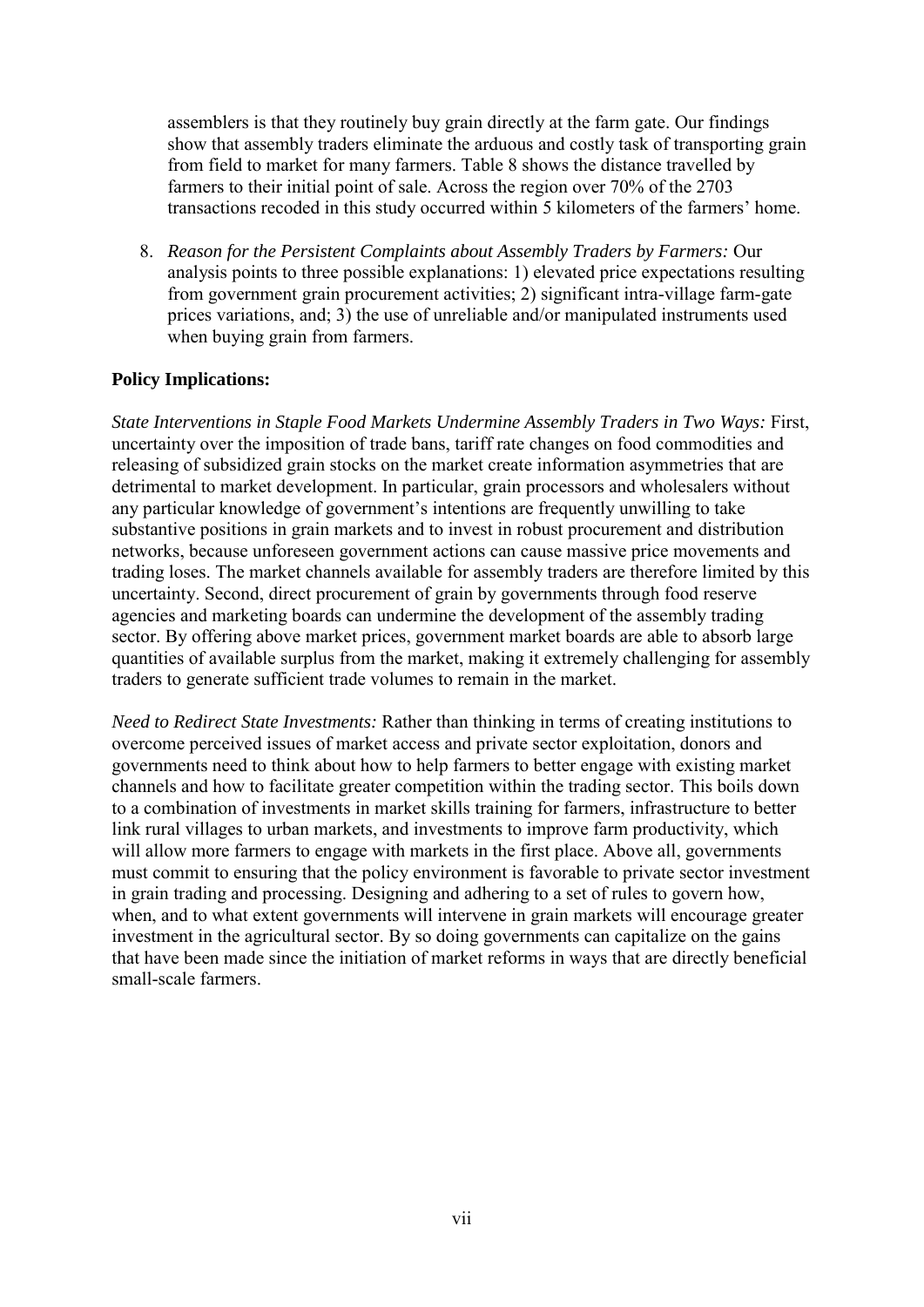# **TABLE OF CONTENTS**

| INDABA AGRICULTURAL POLICY RESEARCH INSTITUTE TEAM MEMBERS iv                                                                                                        |  |
|----------------------------------------------------------------------------------------------------------------------------------------------------------------------|--|
|                                                                                                                                                                      |  |
|                                                                                                                                                                      |  |
|                                                                                                                                                                      |  |
|                                                                                                                                                                      |  |
| $\mathbf{1}$                                                                                                                                                         |  |
| PARADOXES AND CONVENTIONAL WISDOM: THE LITERATURE ON<br>$\overline{2}$ .                                                                                             |  |
| 3 <sub>1</sub>                                                                                                                                                       |  |
| 3.2. Sampling Strategies for Primary Sssemblers and Data Collection Methods7<br>3.3. Sampling Strategies for Large-scale Grain Processing and Trading Firms and Data |  |
| $\overline{4}$ .<br>4.1. The Importance of Grain Assembly in Farmers' Marketing Behaviors  9                                                                         |  |
| 4.4. The Effects of Grain Assembly on Distance Travelled by Farmers to the Point of<br>4.5. What Explains the Persistent Complaints about Assembly Traders?  16      |  |
| $5_{-}$                                                                                                                                                              |  |
|                                                                                                                                                                      |  |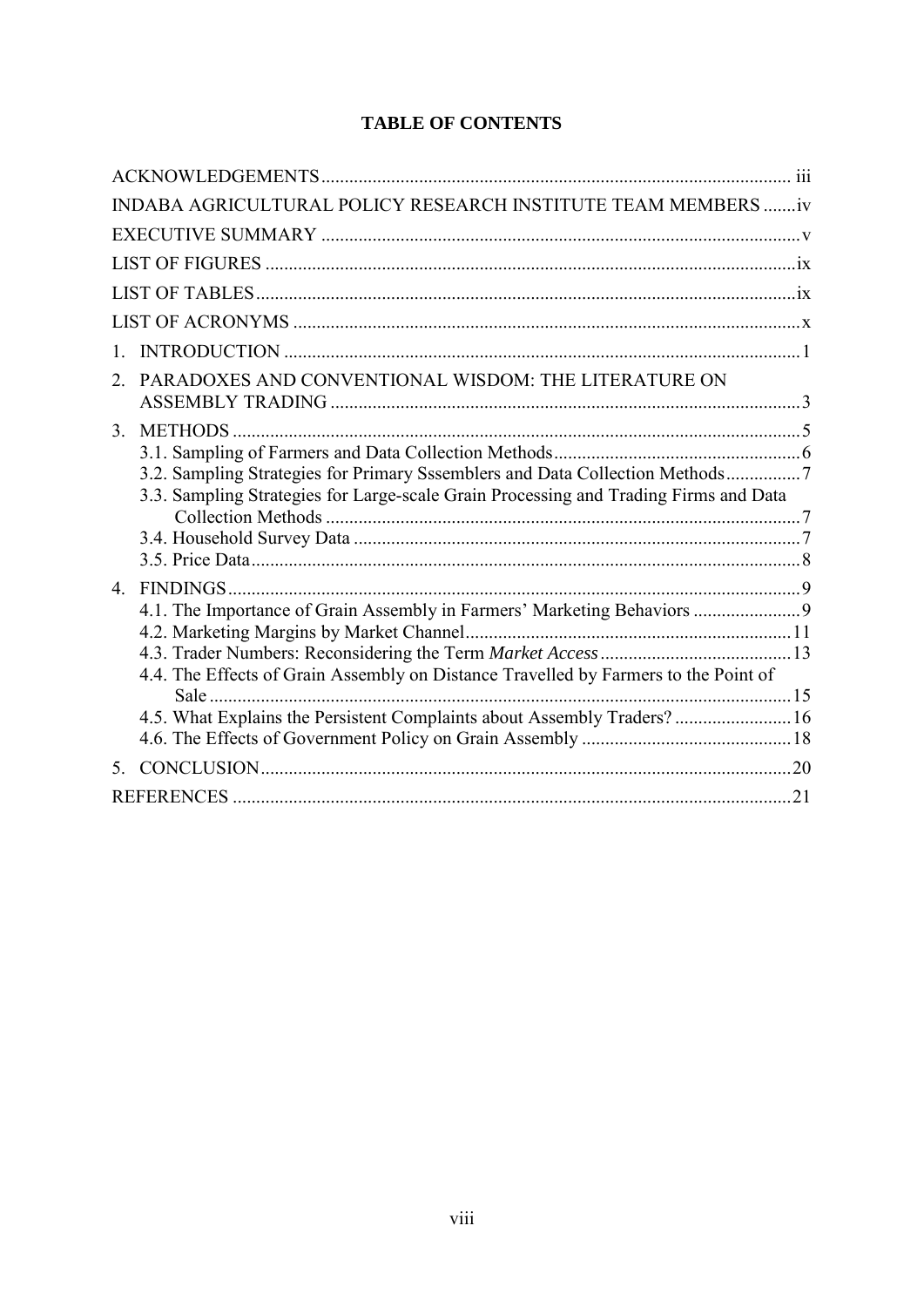#### **LIST OF FIGURES**

# **FIGURE PAGE** 1. Individual Farm-gate Transactions Relative to Retail Maize Prices Rumphi District,

| . Individual Farm-gate Transactions Relative to Retail Maize Prices Rumphi District, |  |
|--------------------------------------------------------------------------------------|--|
| Malawi.                                                                              |  |

#### **LIST OF TABLES**

#### **TABLE PAGE**

## 1. Description of Rural Districts and Sample Sizes of Interviewed Marketing Agents ............ 5 2. Mean Distance to an Established Market and Tarmac Road by Market Accessibility and by Country ............................................................................................................................. 6 3. Percent of Smallholder Maize Sales by Market Channel and Country ............................... 10 4. Mean Farm-Gate Price per Kilogram by Maize Market Channel (Nominal \$US/kg) ......... 11 5. Share of Wholesale/Retail Prices Obtained by Farmers Selling to Assembly Traders by Country ................................................................................................................................ 12 6. Mean Farm-Gate Price Ratios between Isolated and Accessible Villages (Remote/Accessible) ........................................................................................................... 12 7. Percent of Focus Group Villages Visited by Various Numbers of Assembly Trader, Disaggregated by Market Accessibility and Country .......................................................... 14 8. Percent of Farm-gate Transactions by Distance Travelled to the Initial Point of Sale, by Country ................................................................................................................................ 15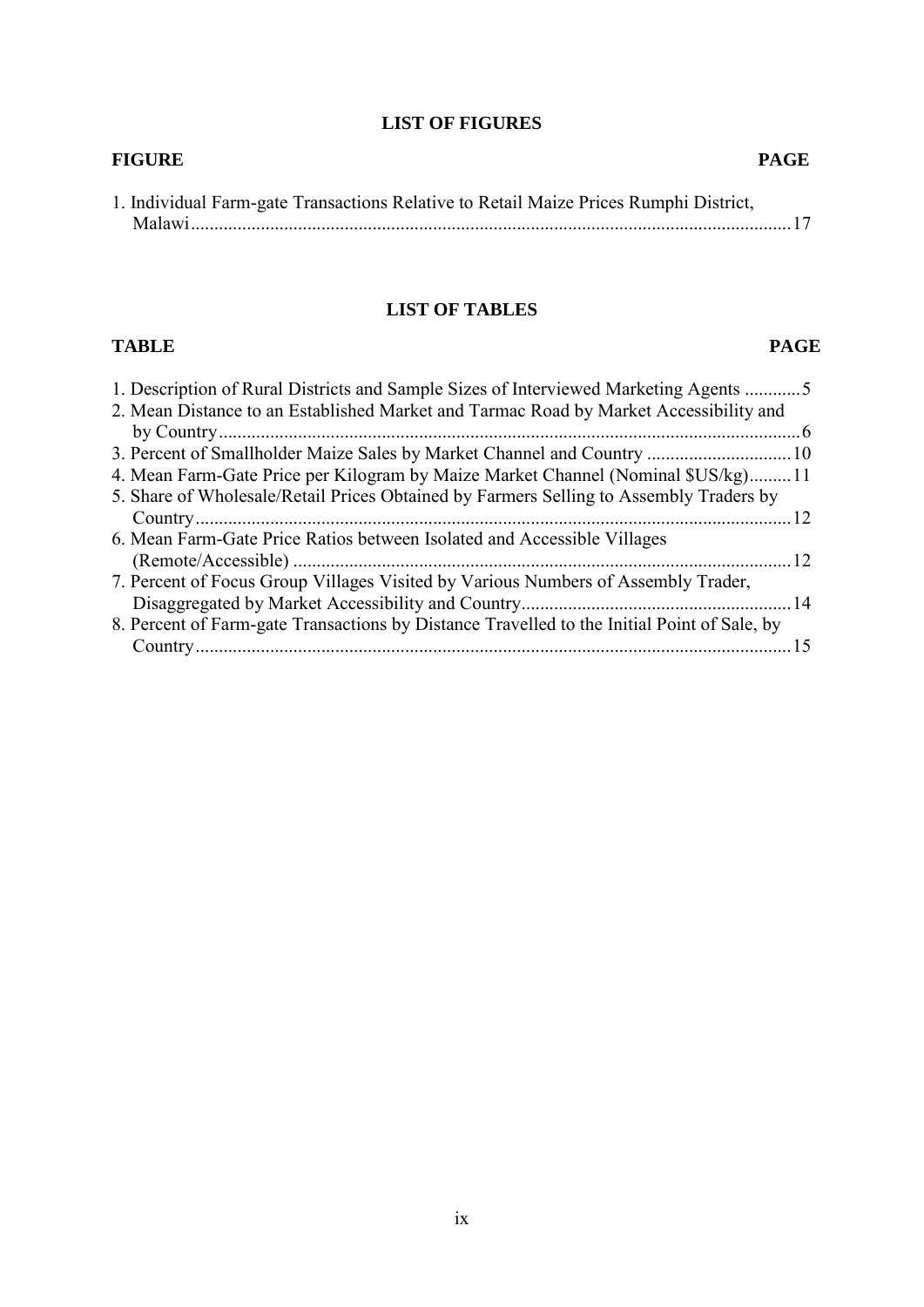# **LIST OF ACRONYMS**

| <b>ADMARC</b> | Agricultural Development and Marketing Cooperation                |
|---------------|-------------------------------------------------------------------|
| <b>AISS</b>   | <b>Agricultural Inputs Support Survey</b>                         |
| <b>FRA</b>    | Food Reserve Agency                                               |
| <b>GISAMA</b> | Guiding Investments in Sustainable Agricultural Markets in Africa |
| $IHS-2$       | Integrated Household Survey-2                                     |
| <b>NCPB</b>   | National Crop and Produce Board                                   |
| <b>SSA</b>    | Sub-Saharan Africa                                                |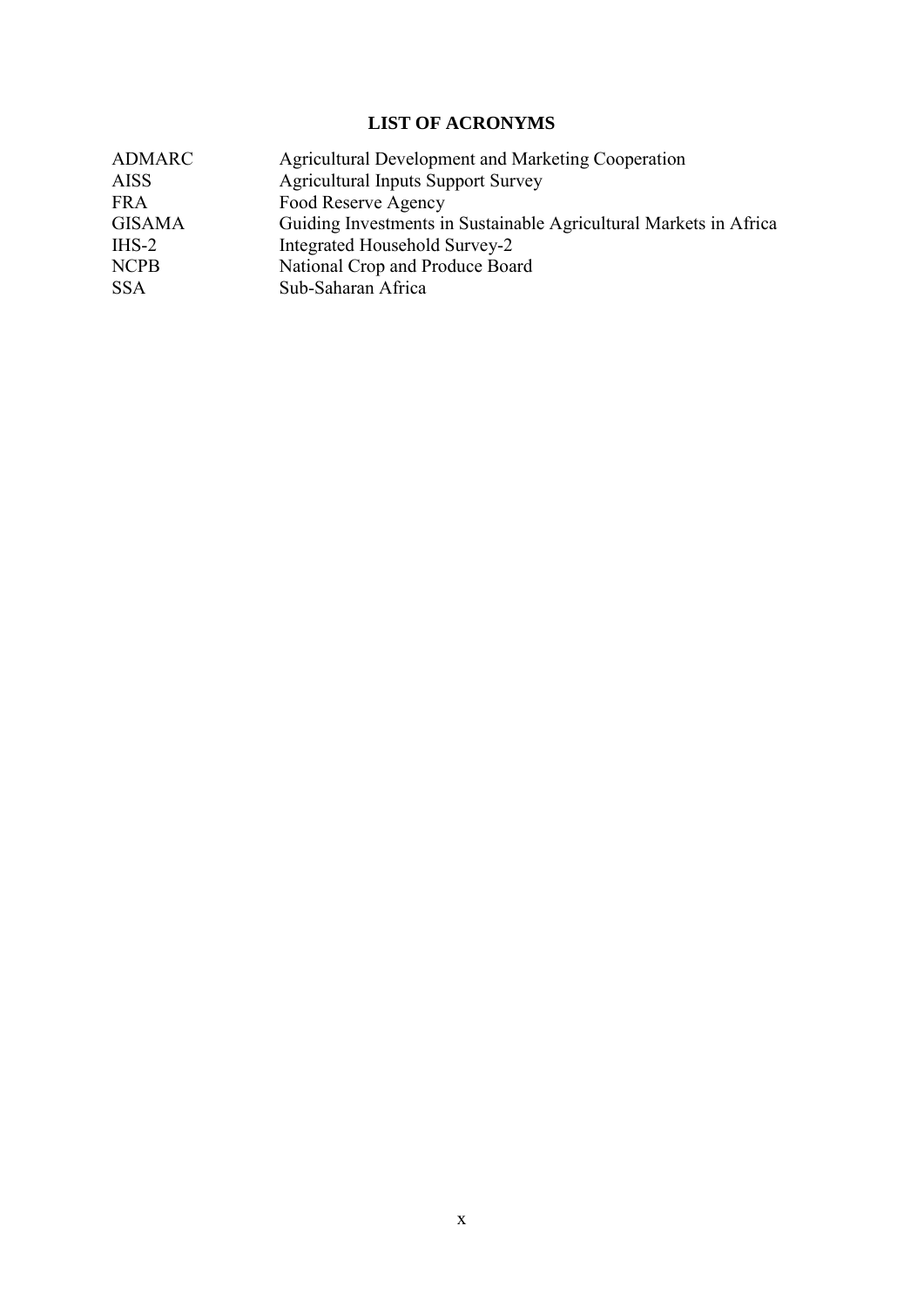"But right now, the maize market situation is chaotic in the district because farmers are not benefiting anything. They are being exploited by the briefcase dealers who are buying their produce at very low prices." Kalomo District Commissioner Justin Phiri, May 13<sup>th</sup>, 2010. (Nicholas Mwale as quoted in the *Zambia Post Newspaper*).

#### **1. INTRODUCTION**

Despite a rhetorical commitment to the liberalization of cereal markets, many governments in Sub-Saharan Africa (SSA) continue to intervene directly in the acquisition and distribution of staple food grains, and the regulation of grain traders' activities. These regulations and interventions tend to be carried out in an *ad hoc* way, as governments attempt to cope with the competing demands of food producers and consumers that underpin the classic food price dilemma. The market unpredictability created by *ad hoc* state activity is identified as one of the primary obstacles limiting the improved performance of African cereal markets (Abbink, Jayne, and Moller 2011; Jayne, Mather, and Mghenyi 2010; Govereh, Chapoto, and Jayne 2010). At the heart of this highly interventionist approach to food market development is a persistent and widespread distrust of private sector actors' participation in food markets. Of all the private sector actors involved in African cereal markets, none has been more maligned or misunderstood than the private traders who assemble grain at the village-level<sup>[1](#page-10-0)</sup>.

Frequently referred to as *exploitative briefcase businessmen*, *parasites*, or *the black market*, assembly traders provide a useful antagonist for governments seeking to justify continued state regulation of agricultural output markets. More specifically, assembly traders are at the heart of two interrelated discourses on food market performance in the region that have come to frame how and why governments continue to spend their scare treasury resources procuring grain from farmers. The first of these discourses is that market liberalization and the resultant scaled-back role of marketing board activities has cut-off farmers, particularly in more remote regions, from reliable access to markets for their produce. This, in turn, has spawned a second dominant discourse: due to a lack of reliable market access, farmers are forced to sell their produce to village-level grain assemblers who exploit farmers' lack of formal markets by offering prices that are below the cost of production.

Unfortunately, academic literature on grain assembly in rural Africa is scant and has provided policy–makers in the region with little empirical evidence with which to better understand grain assembly in their countries and its effects on rural market performance for grain producers. As will be discussed in greater detail in Section 2, the bulk of the academic literature has not directly explored assembly trading in rural production regions. Rather, the literature has tended to approach questions of grain assembly in more indirect ways, through studies of transaction costs in cereal markets and spatial price transmission analyses (For example Meyers and Jayne 2012; Rashid and Minot 2010). The few explicit studies of grain assembly that exist have been preoccupied with understanding why the sector expanded so rapidly, relative to other parts of cereal market chains, in the wake of the agricultural market reforms of the late 1980s and early 1990s (For example Barrett 1997; Santorum and Tibaijuka 1992; Coulter and Golob 1992).

In the absence of clear analyses of the effects of assembly traders on marketing margins and producers' marketing behaviors, policy-makers in SSA have tended to pursue output market

-

<span id="page-10-0"></span><sup>&</sup>lt;sup>1</sup> In this paper we will refer to this type of grain traders as *assembly traders* because they tend to buy small quantities of grain from multiple farmers and assemble these transactions into quantities with sufficient economies of scale for onward sale.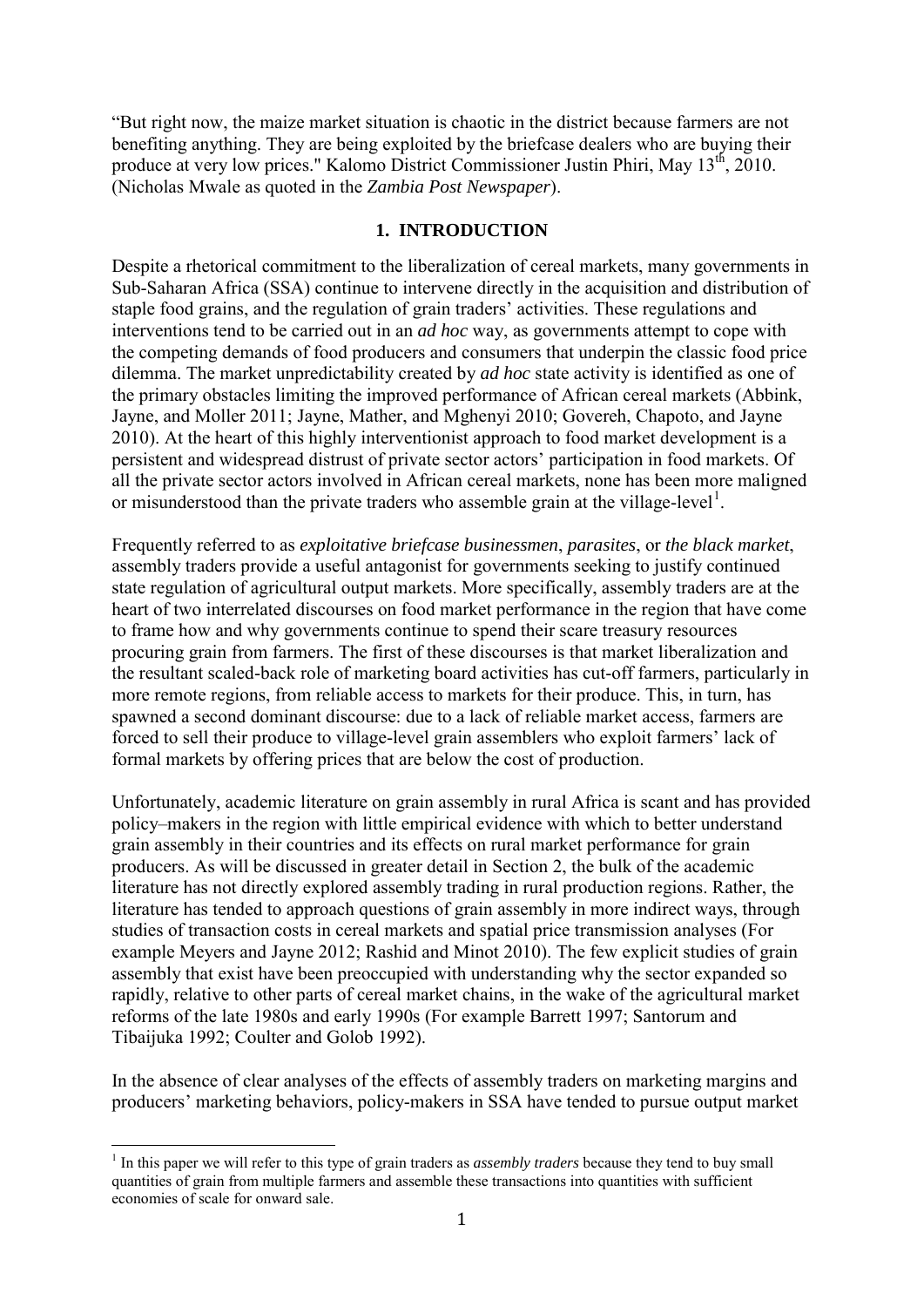policies that limit the capacity of private sector traders, including assembly traders, from participating in output markets (Jayne et al*.* 2010). This has mainly taken the form of renewed public spending on parastatal marketing boards, which procure grains from farmers, frequently at above-market, pan-territorial prices (Mason and Meyers 2011). In Zambia, for example, the government routinely spends 25% of its budget for rural poverty reduction buying maize from farmers at above market prices (Mason, Jayne, and Myers 2011). Similar trends are seen with Malawi's Agricultural Development and Marketing Cooperation (ADMARC) and Kenya's National Crop and Produce Board (NCPB) (Jayne et al*.* 2009; Kirimi et al. 2011).

Because so many of the current public policy approaches to agricultural output markets reflect a tacit belief in the need to overcome perceived market failures in village-level cereal markets, the limited literature on village grain assembly is surprising. In the absence of a strong state presence in cereal markets, are farmers in rural Africa coerced into selling their grain to oligopolistic assembly traders? Are farmers in isolated regions cut off from output markets for staple cereal grains? This article seeks to shed empirical light on the ways in which assembly traders affect the performance of rural cereal markets. It does this in four interrelated ways. Using survey data from 205 village focus group discussions and 2,703 individual farm-level maize transactions in Kenya, Malawi, Zambia, and Mozambique, the article examines:

- 1) What market channels are available to farmers in rural regions and what percent of transactions pass through each of these channels?
- 2) What are the market margins between farm-gate and wholesale/retail maize prices in nearby markets for the various available market channels?
- 3) How many assembly traders come into rural villages, and how does this vary in terms of standard market access indicators such as distance to urban market or distance to a paved road? and
- 4) What is the effect of assembly trading on the distance travelled to the initial point of sale by farmers?

Through this multi-dimensional analysis of rural grain market performance, we argue against the dominant narratives of rural farmers being cut off from competitive output markets for cereal crops and of assembly traders as rent seeking. Moreover, we argue that by directing public spending in ways that undermines the capacity of assembly traders to participate in output market, governments in the region are limiting poor farmers, with limited surplus to sell, from effectively engaging in markets.

The paper is organized as follows. The next section reviews the debates and data gaps in the existing literature on grain assembly in Sub-Saharan Africa. The third section describes the data sources and research methods used in this article. The fourth section presents the main findings of the analysis. The final section offers some concluding remarks on the investment and policy implications of the findings.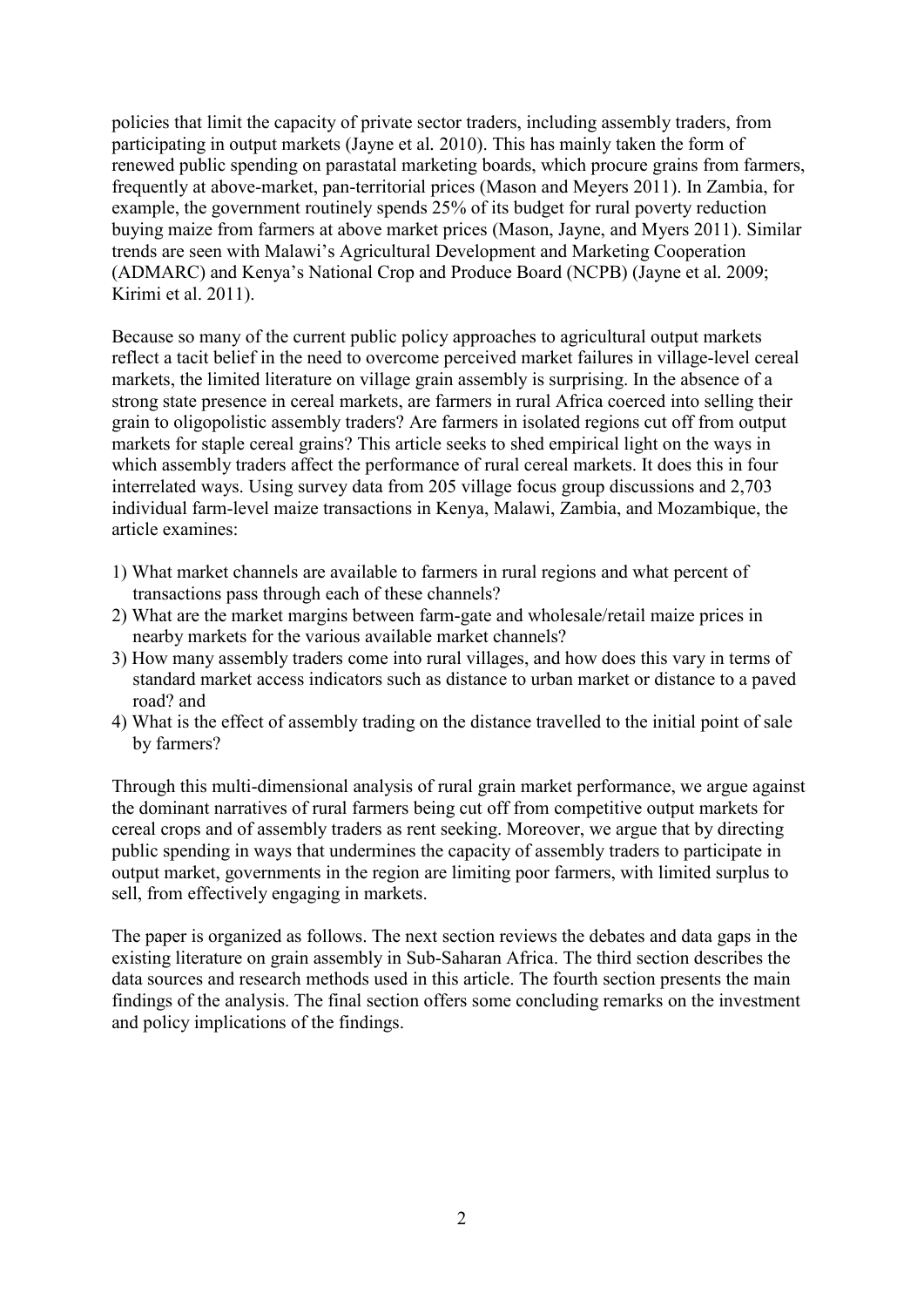#### **2. PARADOXES AND CONVENTIONAL WISDOM: THE LITERATURE ON ASSEMBLY TRADING**

In spite of numerous discussions and debates about smallholder market participation and market failures in rural SSA, there have been few empirical studies on grain assembly in the region (See Barrett 2008 for a review). Indeed, the bulk of the existing literature on the assembly sector came in response to the market reforms that dominated agricultural policy discussions in the 1990s. These studies overwhelming found that agricultural market reforms, which in many countries included the legalization of private grain trade and the lifting of restrictions on inter-district transport of grains (Jayne et al. 2010), contributed directly to a significant increase in the number of small-scale, private grain traders (Dercon 1993; Barrett 1997; Coulter and Golob 1992). The expansion of private grain trading, particularly at the assembly level, is linked in the literature to the low entry barriers, in terms of fixed and sunk costs, which allowed individuals without significant capital or assets to easily enter into grain trading (Barrett 1997; Coulter and Golob 1992). The expansion of off-farm income earning possibilities created by the freeing up of private grain trading is seen by some as a positive development for rural poverty reduction. As Dorward and Morrision (2000) argue, due to low barriers to entry, grain assembly offers strong poverty reduction potential for myriad rural folks without the necessary land and capital to achieve surplus production levels of cereal grains (Also see Dorward et al. 2004 and Barrett 1997).

In addition to exploring the effects of market liberalization on private sector market participation, much of the academic literature on cereal market performance has focused on market efficiency, measured in terms of spatial market integration. Using various methodological approaches, the literature on spatial market integration explores the speed and extent to which price changes in one market effect price changes in other markets, as well as the speed of adjustment towards long-run price relationships (Rashid and Minot 2010). The consensus of these studies has shown that cereal markets in eastern and Southern Africa have become significantly more efficient and co-integrated than they were prior to market reforms (Moser, Barrett, and Minten 2009; Tostão and Brorsen 2005; Myers and Jayne 2012; Goletti and Babu 1994). The implication of these studies is that private sector grain traders respond to price incentives in markets throughout the region, they do so relatively quickly, and this has had a beneficial impact on cereal markets, particularly in helping markets quickly return to a long-run price equilibrium following a price shock.

Yet despite clear evidence of an expansion in private grain trading since market reforms were initiated and the beneficial effects this has on market integration and efficiency, claims of rent seeking behavior by private grain traders persist. In this regard, Dorward et al. (2004) aptly summarize the conventional wisdom on post-liberalization agricultural market development in Sub-Saharan Africa, stating that there has been a notable lack of success in the development of "the critical functions needed to kick-start cereal-based intensive growth in poorer rural areas." (p. 78). In particular, "the private sector has not moved in to provide farmers with input, output, or financial markets that are attractively priced, timely, and reliable" (*ibid*). In attempting to explain the seeming paradox between the evident expansion of grain trading in rural areas coupled with persistent complaints of uncompetitive market behaviors among grain traders, analysts have focused their attention on transaction costs within the sector. In particular, research suggests that there is significant spatial market segmentation and high marketing costs in grain trading that results from substantial fixed or sunk costs associated with grain wholesaling and transport (Barrett 1997). The minimum efficiency scales necessary to participate in grain wholesaling and transport lead to natural oligopolies or monopsonies in grain arbitrage (Moser, Barrett, and Minten 2009; Dorosh and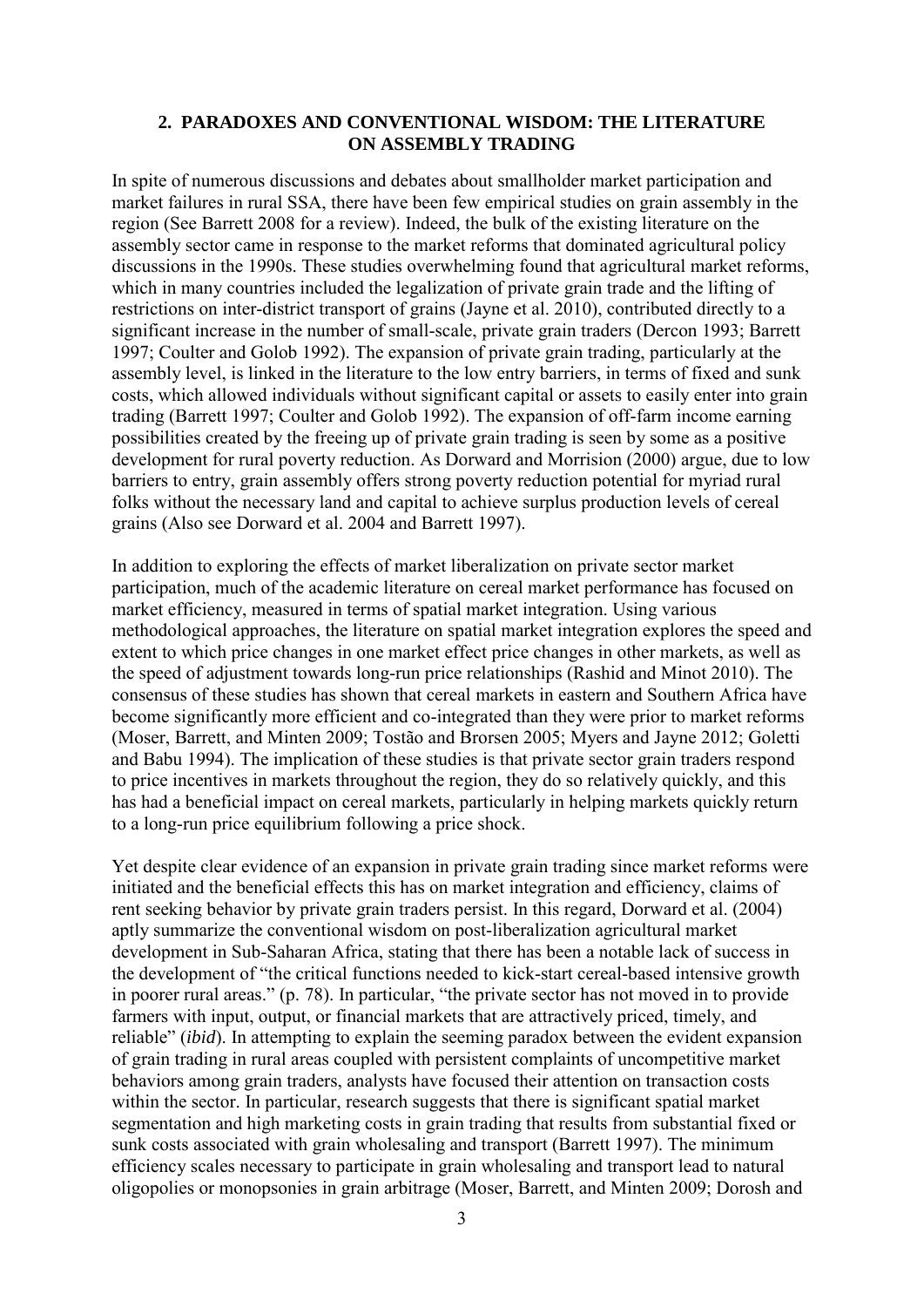Bernier 1994; Barrett 1997). Thus, while there may be an expansion in the number of traders, the costs associated with moving grain from production to consumption areas may limit price competition among traders (Dorosh and Bernier 1994; Mabaya 2003). Moreover, the high cost of entry into grain wholesaling and transport places boundaries on the downstream market opportunities for grain assemblers, thereby stifling price competition in seemingly competitive village-level assembly markets (Barrett 1997). Thus, market participation and incentives to increase productivity among smallholders, particularly in more remote areas, is limited by the high transaction costs associated with gaining access to output markets, poor spatial price transmission between rural and urban markets, and limited competition between traders (Barrett 2008: 314). As Osborne (2005) notes in her study of grain trading in Ethiopia, imperfect competition among grain traders is a distinctly spatial phenomenon; her results show imperfect price competition among traders in a more remote market, but finds no evidence of imperfect competition in a larger, more accessible market. This evidence broadly supports the common assertion that output markets in more remote regions have failed to effectively develop, because "traders have limited incentive to incur large fixed costs to reach such households and regions, reinforcing households' inclination towards semi-subsistence production" (Barrett 2008).

However, data limitations have restricted the capacity of researchers to thoroughly interrogate the claim of rent seeking behavior among grain traders in rural Sub-Saharan Africa. Thus, while there appears to be a reasonable theoretical explanation for the persistent claim that farmers are getting a raw deal at the expense of private grain traders, there is virtually no empirical evidence to support this assertion. Using a unique set of data on actual maize transaction in four countries, coupled with qualitative data collected through focus groups and key informant interviews with farmers and traders, this article departs from standard analyses of the effects of grain trading on cereal market performance. Rather than focusing on market integration and transaction costs, this article takes the marketing behaviors and perceptions of farmers as its point of entry into understanding the effects of assembly traders on the performance of maize markets in eastern and Southern Africa.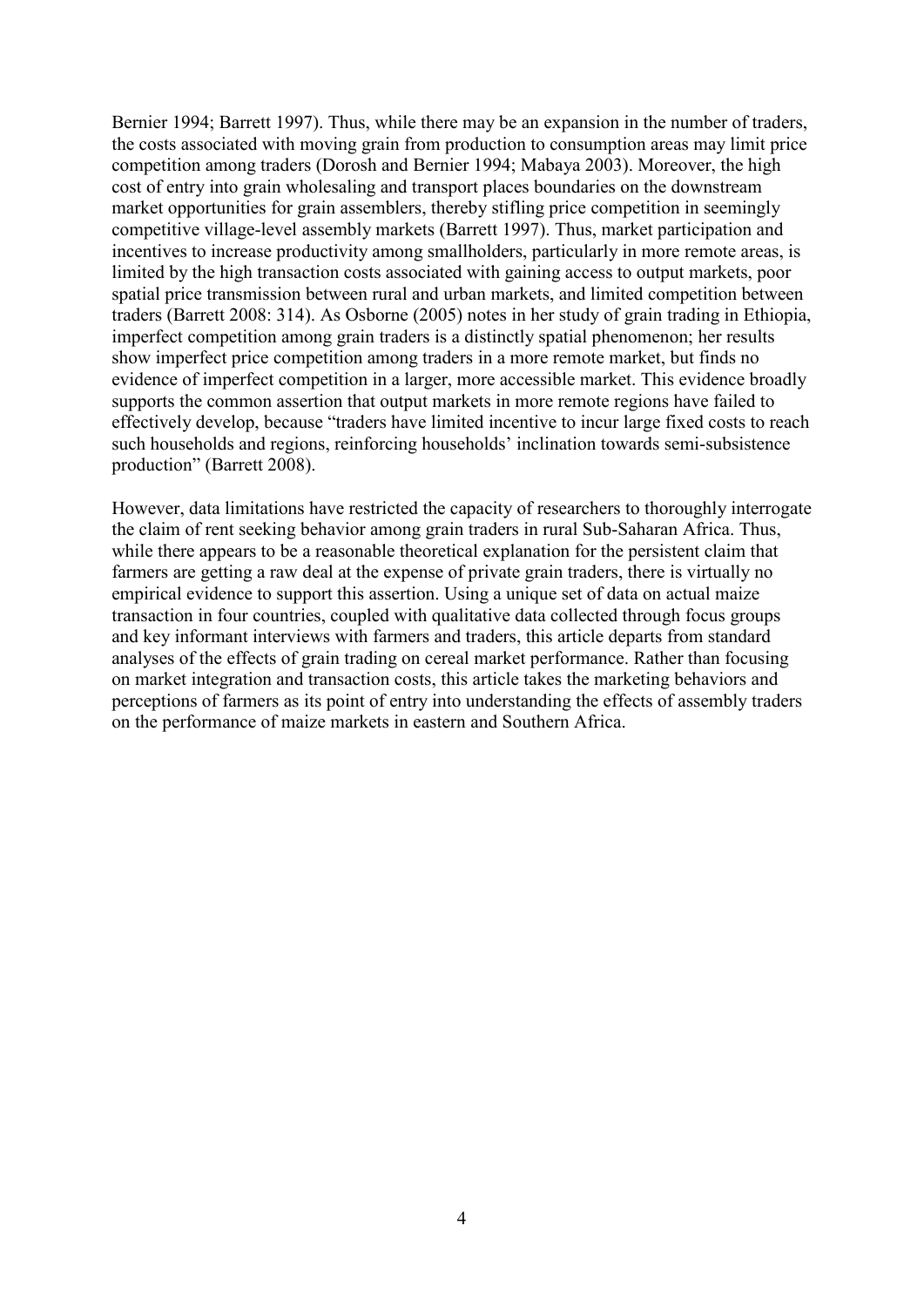#### **3. METHODS**

The regional focus of this study is eastern and southern Africa, particularly Zambia, Kenya, Malawi, and Mozambique. In this region, maize is the staple grain for the majority of the population, and is therefore the focus of this investigation. This study draws on four different data sources in its analysis: 1) Semi-structured interviews with maize assemblers, wholesalers, and processors in Kenya, Malawi, and Zambia; 2) Farmer focus group discussions with surplus maize producers and individual interviews with focus group participants in various regions of Kenya, Malawi, Zambia, and Northern Mozambique; 3) Panel data from rural household surveys in Kenya, Malawi, and Zambia; and 4) Retail and wholesale maize prices from national market price information systems.

Interviews for data sources one and two were carried out between May 2009 and April 2010. Table 1 details the sample sizes and geographic locations of the interviews. Structured survey instruments were prepared prior to this fieldwork, based on a previous maize value chain study conducted in Malawi in October 2008 (following Jayne et al. 2009). Separate instruments were prepared for the various key actors in the maize value chain including farmers, primary assemblers, medium-scale wholesalers, and large-scale traders and millers. These survey instruments were designed to explore, in a rigorous way, the structure, conduct, and performance of national and regional maize market. Yet, structured survey instruments often fail to capture the diversity and market flexibility exhibited by many market actors. Thus, structured survey instruments were combined with semi-structured interviews questions, which sought to explore in detail the specificity of an individual's experiences and business operations.

| <b>Countries</b>                         | Kenya          | Zambia   | <b>Malawi</b> | <b>Mozambique</b> | <b>Total</b> |
|------------------------------------------|----------------|----------|---------------|-------------------|--------------|
| Districts/Provinces                      | Bomet,         | Chipata, | Blantyre,     | Niassa,           |              |
|                                          | Bungoma,       | Choma,   | Mulange,      | Nampula, Tete,    |              |
|                                          | Kisii, Nakuru, | Mpongwe, | Mzimba,       | Zambezia          |              |
|                                          | Trans Nzoia,   | Isoka    | Rumphi        |                   |              |
|                                          | Siaya, Gem,    |          |               |                   |              |
|                                          | Machakos       |          |               |                   |              |
| <b>Farmer Focus</b>                      |                |          |               |                   |              |
| <b>Group Discussions</b>                 |                |          |               |                   |              |
| Accessible                               | 26             | 48       | 17            | 26                | 117          |
| Remote                                   | 15             | 44       | 12            | 17                | 88           |
| Total                                    | 41             | 92       | 29            | 43                | 205          |
| <b>Individual Farmer</b>                 |                |          |               |                   |              |
| Interviews                               |                |          |               |                   |              |
| Accessible                               | 329            | 701      | 292           | 333               | 1,655        |
| Remote                                   | 205            | 404      | 186           | 253               | 1,048        |
| Total                                    | 534            | 1,105    | 478           | 586               | 2,703        |
| <b>Assembly Traders</b>                  | 46             | 44       | 23            |                   | 113          |
| Wholesalers                              | 36             | 8        | 9             |                   | 53           |
| Small-Scale                              | 6              | 9        | 5             |                   | 20           |
| Processors                               |                |          |               |                   |              |
| Large-Scale                              | $\overline{4}$ | 9        | 5             |                   | 18           |
| Processors/Traders                       |                |          |               |                   |              |
| $C_{\text{average}}$ $\Lambda$ $\Lambda$ |                |          |               |                   |              |

**Table 1. Description of Rural Districts and Sample Sizes of Interviewed Marketing Agents** 

Source: Authors.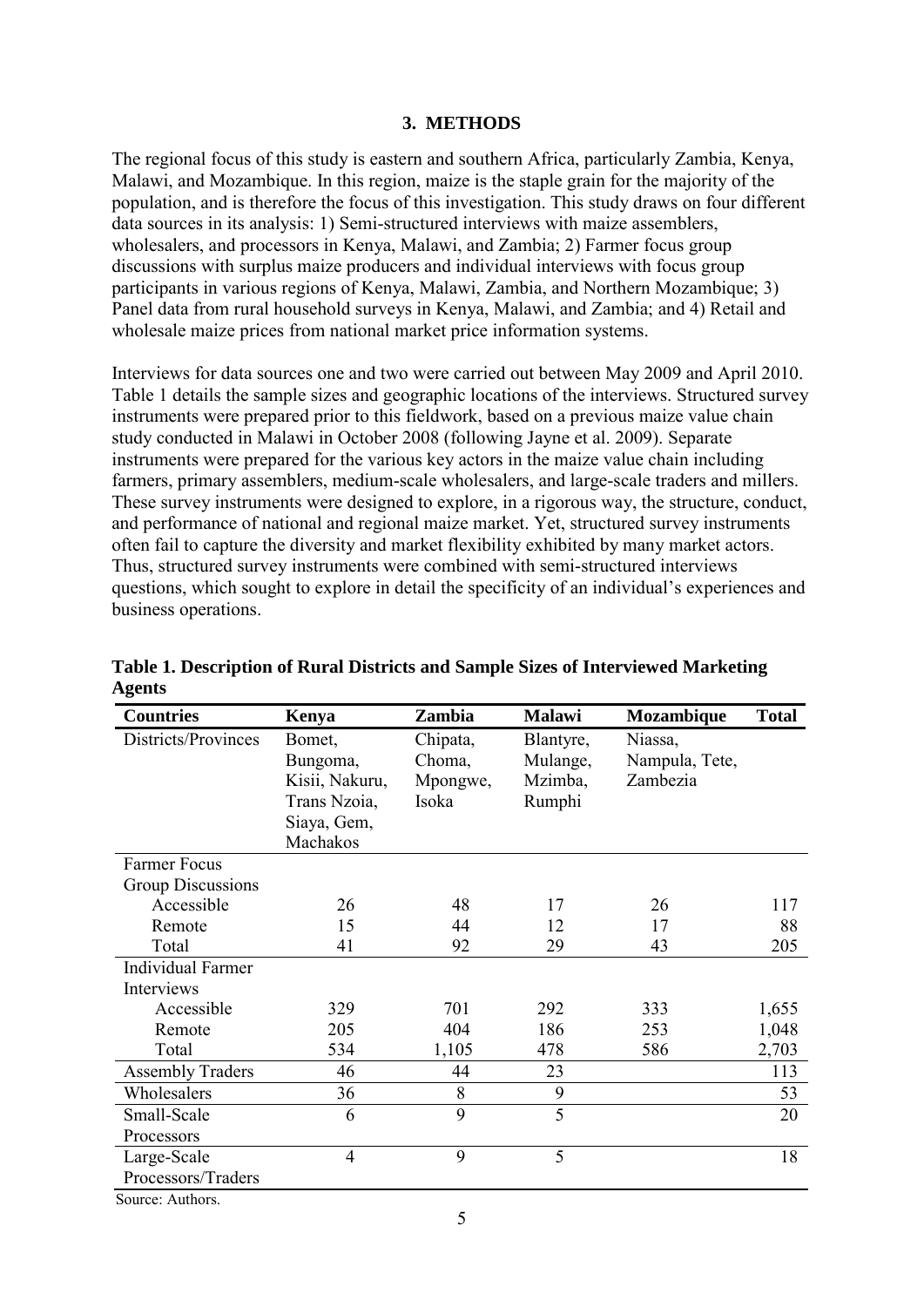## **3.1. Sampling of Farmers and Data Collection Methods**

Within each region of analysis, villages were purposively sampled and focus group discussions were conducted with farmers. To select villages, advice was sought from local extension officers. Two criteria were used in village selection: 1) maize production was a common agricultural activity. This ensured an adequate number of potential respondents for focus group discussions; and 2) villages were selected in both remote and accessible regions. This market accessibility stratification allows for an analysis of the extent to which standard metrics of market access, such as distance from urban towns or distance to paved road, influence the marketing behaviors of farmers and traders.

Given variations across the four countries in terms of population densities and the condition of rural feeder roads, it was impossible to use a standard definition of remote versus accessible villages across all four countries. Instead, villages were classified as accessible or isolated based on a checklist of criteria, including passablity of the road connecting the village in the rainy season, and travel duration in motor vehicle to an established market and tarmac road. Villages were classified as isolated if they met two of three criteria: 1) the road became impassable in the rainy season; 2) it was located more than three hours driving from an established market; and 3) it was located more than two hours driving from a tarmac road. The average distances from an established market and paved road for accessible and isolated villages is presented in Table 2. In total 117 villages were classified as accessible and 88 as remote.

| villages<br>Kenya<br>6.94<br>Accessible<br>26<br>villages<br>Isolated<br>15<br>18.13<br>villages<br>Zambia<br>Accessible<br>48<br>8.5<br>villages<br>Isolated<br>44<br>30.3<br>villages<br>Malawi<br>Accessible<br>17<br>18.2<br>villages<br>Isolated<br>12<br>28.3 | 12.67<br>20.8 |
|---------------------------------------------------------------------------------------------------------------------------------------------------------------------------------------------------------------------------------------------------------------------|---------------|
|                                                                                                                                                                                                                                                                     |               |
|                                                                                                                                                                                                                                                                     |               |
|                                                                                                                                                                                                                                                                     |               |
|                                                                                                                                                                                                                                                                     |               |
|                                                                                                                                                                                                                                                                     |               |
|                                                                                                                                                                                                                                                                     |               |
|                                                                                                                                                                                                                                                                     | 17.8          |
|                                                                                                                                                                                                                                                                     |               |
|                                                                                                                                                                                                                                                                     | 56.3          |
|                                                                                                                                                                                                                                                                     |               |
|                                                                                                                                                                                                                                                                     |               |
|                                                                                                                                                                                                                                                                     | 22.5          |
|                                                                                                                                                                                                                                                                     |               |
|                                                                                                                                                                                                                                                                     | 39.6          |
| villages                                                                                                                                                                                                                                                            |               |
| Mozambique                                                                                                                                                                                                                                                          |               |
| Accessible<br>26<br>17.4                                                                                                                                                                                                                                            | 44.9          |
| Villages                                                                                                                                                                                                                                                            |               |
| Isolated<br>17<br>78.4                                                                                                                                                                                                                                              | 51.1          |
| Villages                                                                                                                                                                                                                                                            |               |

## **Table 2. Mean Distance to an Established Market and Tarmac Road by Market Accessibility and by Country**

Source: GISAMA 2009-2010.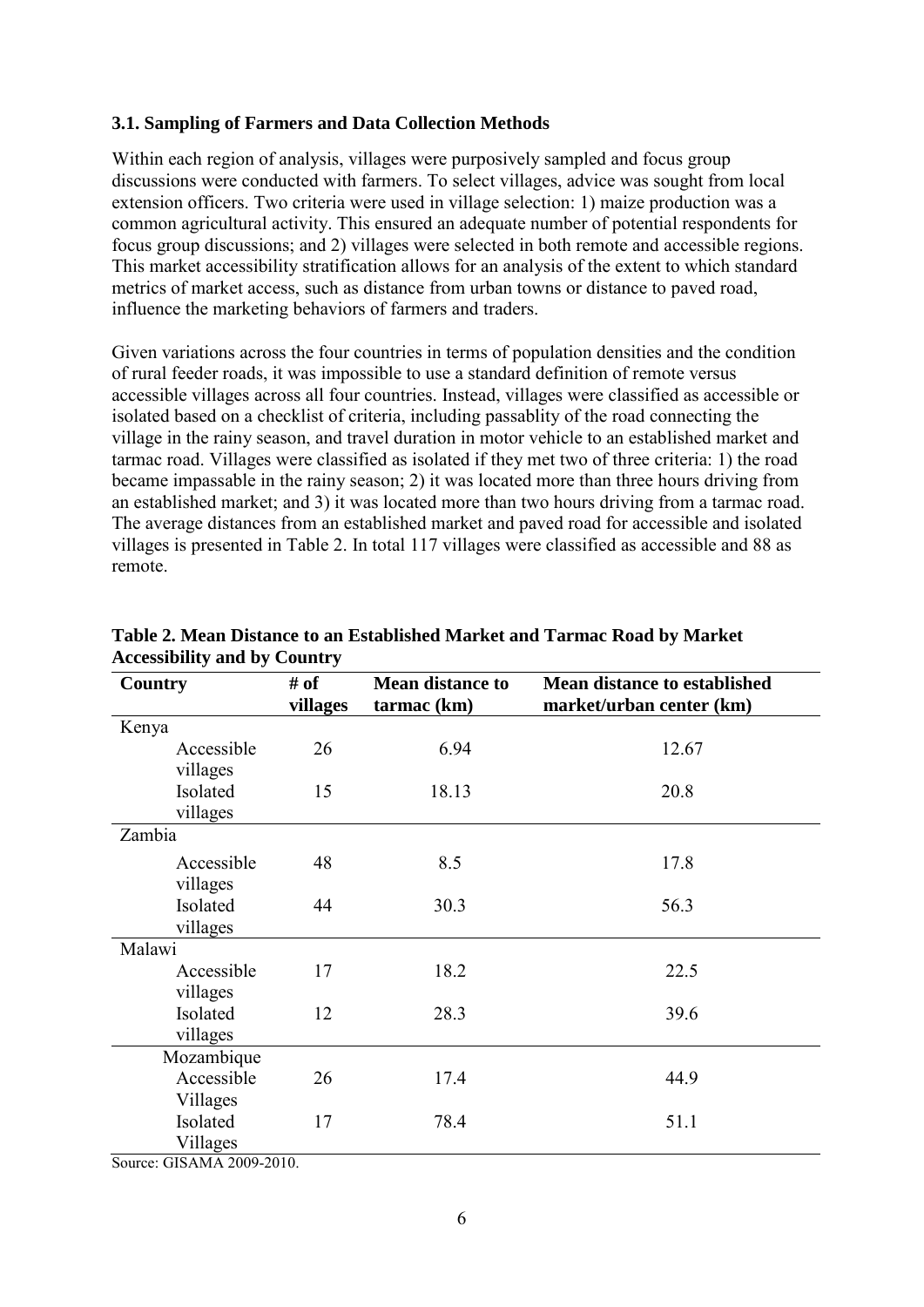Within each village, 10-15 farmers were selected to participate in the focus group discussion. These farmers were selected because they were self-identified as maize farmers who sold maize during the previous marketing season. Farmer surveys were conducted in two parts. The first section involved focus group discussions. This section sought to explore the conduct and behavior of maize farmers in that village region. In the second section of the farmer survey, focus group participants were surveyed individually in order to collect specific maize marketing data. In this section, data were collected about individual farmer's maize sales, the timing of these sales, the buyer type, the distance traveled to the sales point, and the mode of transport used when applicable.

# **3.2. Sampling Strategies for Primary Sssemblers and Data Collection Methods**

The primary assemblers interviewed for this research were identified in two ways. First, during the course of the farmer focus group discussions farmers were asked to identify by name five or six primary assemblers who regularly service their village. Often times these assemblers were local residents, while in other cases the assemblers lived outside of the community. Second, assemblers were sampled randomly at rural and peri-urban market areas or along the side of the road where they were buying maize.

A semi-structured survey instrument was used to collect marketing data from primary assemblers. This instrument explored the buying and selling practices of primary assemblers, their relationships with other actors in the value chain, the constraints they face in developing and expanding their business, and the risks they perceive in the marketing system. In total, 113 primary assemblers were interviewed for this research across three countries<sup>[2](#page-16-0)</sup>.

# **3.3. Sampling Strategies for Large-scale Grain Processing and Trading Firms and Data Collection Methods**

Large-scale market actors were identified based on our knowledge of the national maize markets and by other actors in the value chain. There are generally about 5-10 of these largescale trading companies and processing firms operating in each country, and, in the case of the trading firms, several of them are common to each of the countries. Data were collected from these sources using semi-structured interview strategies. Interviews were conducted with either the chief executive officer or the chief financial officer of the company. In total, 18 large-scale grain processing and trading firms were interviewed for this report.

# **3.4. Household Survey Data**

In Malawi nationally representative household survey data is provided by the National Statistics Office, which implemented the 2004 Integrated Household Survey-2 (IHS-2) and the 2007 Agricultural Inputs Support Survey (AISS). The IHS-2 survey covers the 2002/03 crop season for about half of the sample, and the 2003/04 crop growing season for the other half. These two crop seasons correspond to the 2003/04 and 2004/05 marketing years. Over 10,000 smallholder households were included in this IHS-2 survey. A sub-set of 2,591 households was re-interviewed in the AISS survey, which was conducted in June 2007. Therefore, the household survey data reported in this study covers a balanced panel of 2,591 households surveyed in both 2004 and in 2007.

<span id="page-16-0"></span><sup>-</sup> $2$  Assembler and wholesaler interviews were not conducted in Mozambique.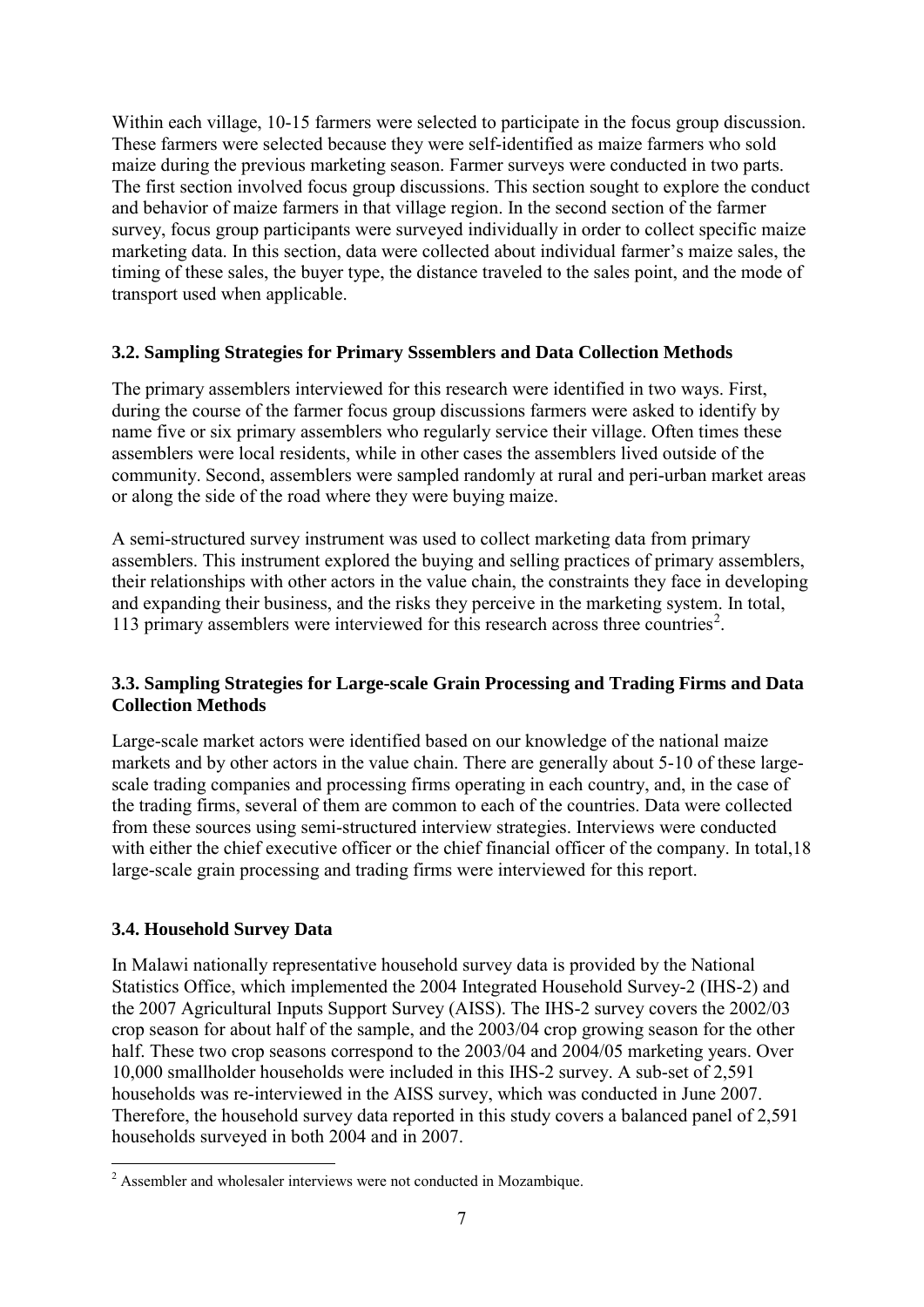In Kenya, a 10-year balanced panel of 1,275 rural farm households surveyed by the Tegemeo Institute in 24 districts in 1997, 2000, 2004, and 2007 provides data on the economic and cropping characteristics of small-scale farmers.

In Zambia, a panel of around 7,000 rural farm households surveyed by Food Security Research Project in 2001, 2004, and 2008 provides nationally representative data on economic and cropping characteristics of small-scale farmers.

In Mozambique, 5,000-6,000 farm households were surveyed by the Ministry of Agriculture, in 2002, 2003, 2005, 2006, 2007, and 2008. These surveys provide nationally representative data on farm households. Of these, 2002 and 2005 provide two waves of panel data from 4,095 households. The remaining surveys provide independent cross sectional data.

## **3.5. Price Data**

In Kenya price data comes from price information from the Market Information Bureau of the Ministry of Agriculture. In Malawi price data comes from the Ministry of Agriculture and Irrigation. In Zambia, wholesale and retail maize prices are collected by the Agricultural Market Information Centre under the Ministry of Agriculture and Cooperatives. In Mozambique wholesale and retail price data comes from the Sistema de Informacao de Mercados Agricolas.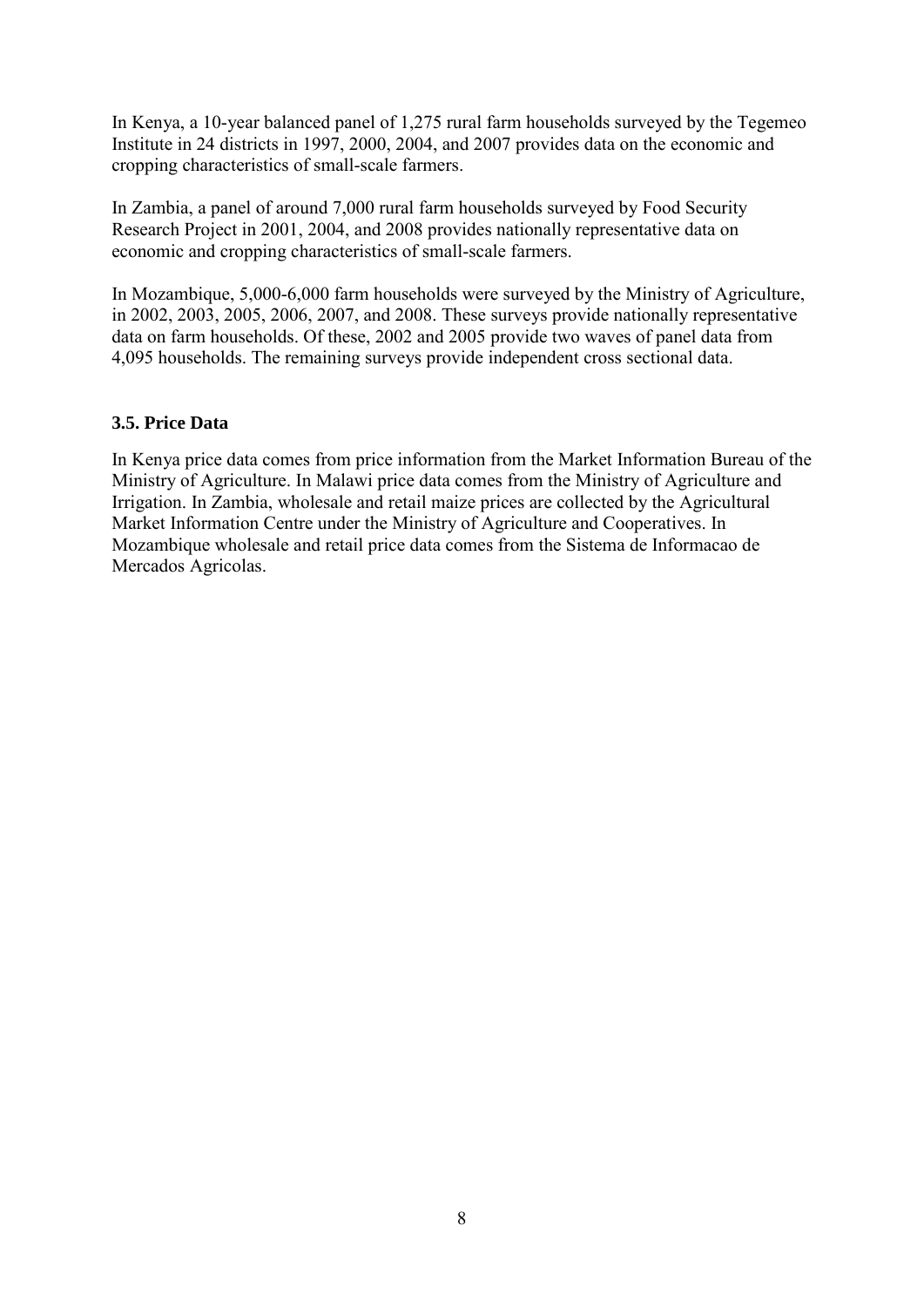#### **4. FINDINGS**

#### **4.1. The Importance of Grain Assembly in Farmers' Marketing Behaviors**

Market liberalization policies in eastern and southern Africa created space in the maize marketing system for the proliferation of a diversity of private sector market actors to participate, often alongside grain marketing boards (Jayne et al. 2010; Barrett 1997). This includes the grain assemblers who are the subject of this article, as well as processing companies and indigenous and multinational grain wholesalers. Quantifying the share of total smallholder maize sales that pass through the available market channels, and how this varies between countries and between villages with different degrees of market access, is a critical first step in understanding the effects of grain assembly on the performance of local cereal markets.

The results of our findings are summarized in Table 3. In three out of the four countries included in our study, grain assemblers were the most important market channel utilized by farmers, regardless of their relative degree of market access. Zambian farmers exhibited some variation in marketing behaviors relative to those in other countries. In Zambia, assembly traders where the most frequently utilized market channel for farmers in more remote villages and the second most important channel for those in more accessible villages.

Several important conclusions emerge from the data presented in Table 3. The first is that variations in market access do not play a determinative role in the market channel utilized by smallholders. Indeed, contrary to the popular rhetoric of farmers in isolated rural regions having limited marketing options, thereby making them reliant on so-called exploitative assembly traders, the distribution of market channels utilized in all four countries suggests that reliance on assembly traders is a deliberate marketing strategy deployed by farmers. Focus group discussions with farmers suggest a variety of reasons why farmers choose to utilize grain assemblers rather than other marketing channels. First, assembly traders buy maize directly in villages, thereby obviating the need for farmers to incur transport costs when selling. This is particularly important for farmers who are unable to achieve sufficient economies of scale in production to lower the unit cost of transport to a point where transporting their surplus to markets outside of the village becomes profitable. Second, assembly traders pay farmers cash at the time of sale, unlike parastatal marketing boards, and to a lesser extent processing firms, which often issue checks to farmers. Finally, grain assemblers enter rural markets soon after the harvest to acquire grain, unlike processors and marketing boards, which delay entering into the market until the moisture content of grain supplies dips below 13.5%. This is important for many farmers, who have often gone months without any income at all and have numerous pressing financial needs at harvest time. Thus, assembly traders offer an important marketing channel to capital constrained farmers with limited surpluses to sell.

The second important conclusion from Table 3 is that smallholders in Zambia display a broader range of marketing behaviors, and appear to have more market channels available to them, than farmers in other countries. Why would this be the case? Our analysis of the structure of maize markets in each country suggests that of all the four countries in our analysis Zambia has the largest and most competitive commercial grain processing sector. This is the result of several factors. First, Zambia is and has historically been a highly urbanized country relative to most of Sub-Saharan Africa. Urbanization in Zambia, and to a lesser extent Kenya, was historically supported by food policies that sought to ensure a stable supply of cheap, commercially refined maize meal to urban consumers (Pletcher 2000; Sitko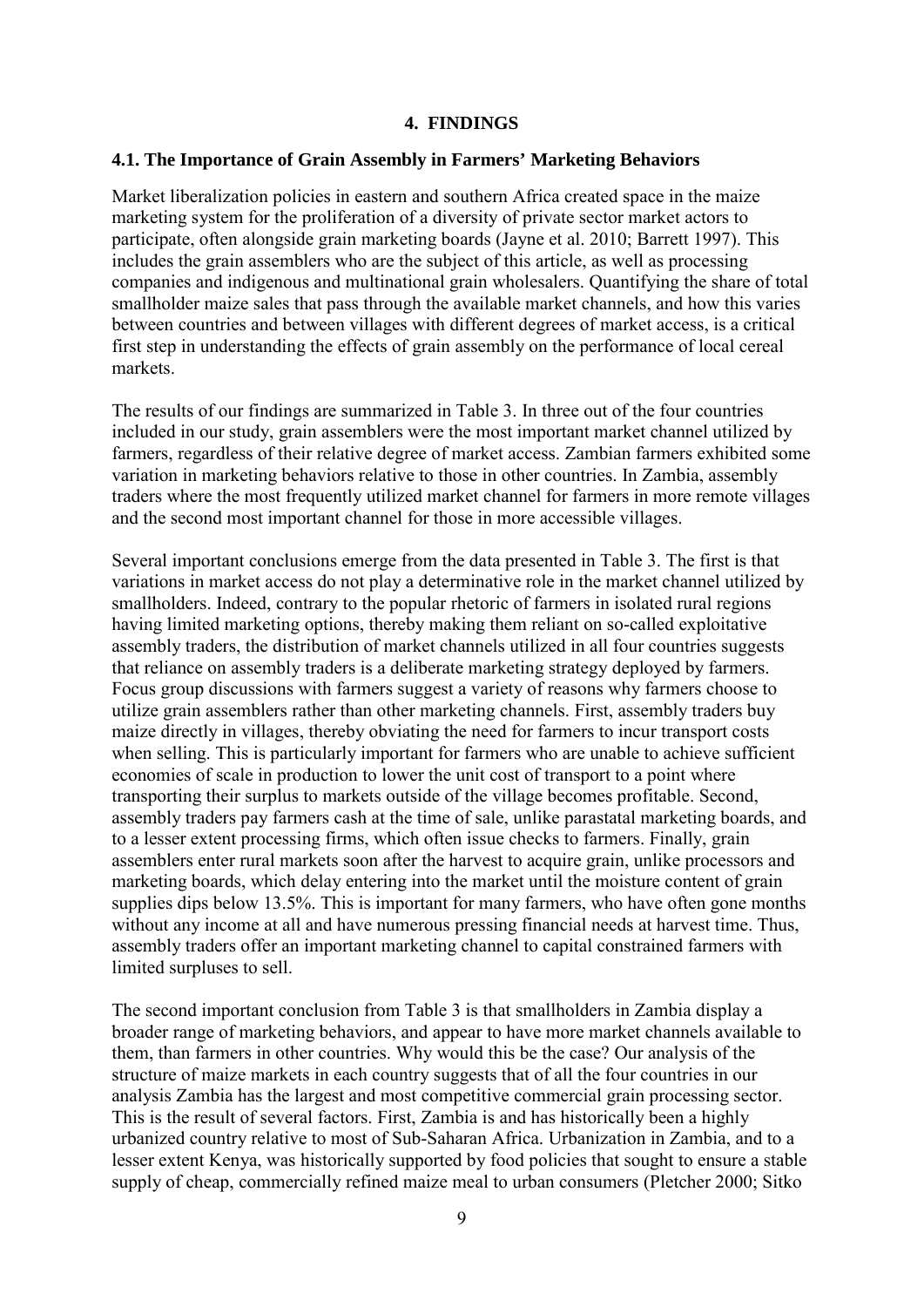2008). These policies may have entrenched a preference for highly refined commercial maize meal in those countries, relative to countries such as Malawi where there are virtually no large-scale commercial maize processors. Consumer demand for highly refined commercial maize meal in Zambia has led to significant investment in large-scale maize processing over the last decade. The highly competitive maize processing sector in Zambia not only creates opportunities for farmers to sell grain directly to these mills, it also spawns investment in grain wholesaling, which further expands the marketing options for smallholders.

Another important factor contributing to the difference in marketing behaviors in Zambia relative to other countries is the scope and scale of government activity in maize markets. In Zambia, the government routinely spends 30% or more of its total agricultural budget on the Food Reserve Agency (FRA), which buys maize from farmers at pan-territorial prices that frequently exceed prevailing market prices. The expansive role of government marketing institutions in maize markets severely hampers the capacity of private traders to participate. In the 2009/10 marketing season, the FRA acquired 32.4% of the total smallholder maize sold in Zambia (Mason, Jayne, and Myers 2011). Interviews with assembly traders and wholesalers suggest that as a result of the large role played by the government in the maize market, many found it unprofitable to maintain an active presence in the market. Rather than compete with the high government price, many shifted into trading in other commodities soon after the FRA entered the market. Thus, despite offering elevated price to farmers, there is real concern that by squeezing village-level assemblers out of the market, the significant public expenditure on the FRA may have a detrimental effect on market participation for very small-scale farmers with limited surpluses to sell.

| <b>Market</b><br><b>Channel</b>      | Kenya                |                  | Zambia               |                  | <b>Malawi</b>        |                  | Mozambique           |                  |
|--------------------------------------|----------------------|------------------|----------------------|------------------|----------------------|------------------|----------------------|------------------|
|                                      | Accessible<br>$(\%)$ | Remote<br>$(\%)$ | Accessible<br>$(\%)$ | Remote<br>$(\%)$ | Accessible<br>$(\%)$ | Remote<br>$(\%)$ | Accessible<br>$(\%)$ | Remote<br>$(\%)$ |
| Assembly<br>trader                   | 55                   | 58               | 21                   | 36               | 52                   | 66               | 57                   | 59               |
| Wholesaler                           | 22                   | 24               | 39                   | 27               | 23                   | 18               | 28                   | 23               |
| Grain<br>processor*                  | 1                    | 5                | 18                   | 14               | $\overline{0}$       | $\boldsymbol{0}$ | $\mathbf{0}$         | 1                |
| Household<br>in the<br>village**     | 11                   | 7                | $\overline{4}$       | 6                | 11                   | 11               | 9                    | 8                |
| Household<br>in another<br>village** | $\overline{0}$       | $\mathbf{0}$     | $\overline{2}$       | $\boldsymbol{0}$ |                      | $\overline{2}$   | 5                    | $8\,$            |
| Marketing<br>board                   | $\boldsymbol{0}$     | $\overline{3}$   | 14                   | 15               | 12                   | 3                | $\boldsymbol{0}$     | $\boldsymbol{0}$ |
| Cooperatives                         | $\boldsymbol{0}$     |                  |                      | $\mathbf{0}$     | $\mathbf{0}$         | $\boldsymbol{0}$ | $\mathbf{0}$         |                  |
| School                               | 11                   | 3                |                      | $\boldsymbol{0}$ |                      | $\boldsymbol{0}$ | $\theta$             | $\boldsymbol{0}$ |
| Total                                | 100                  | 100              | 100                  | 100              | 100                  | 100              | 100                  | 100              |

**Table 3. Percent of Smallholder Maize Sales by Market Channel and Country** 

Source: GISAMA 2009-2010.

Note: \*Processors include maize mills, stockfeeders, and breweries. \*\*purchases for consumption purposes.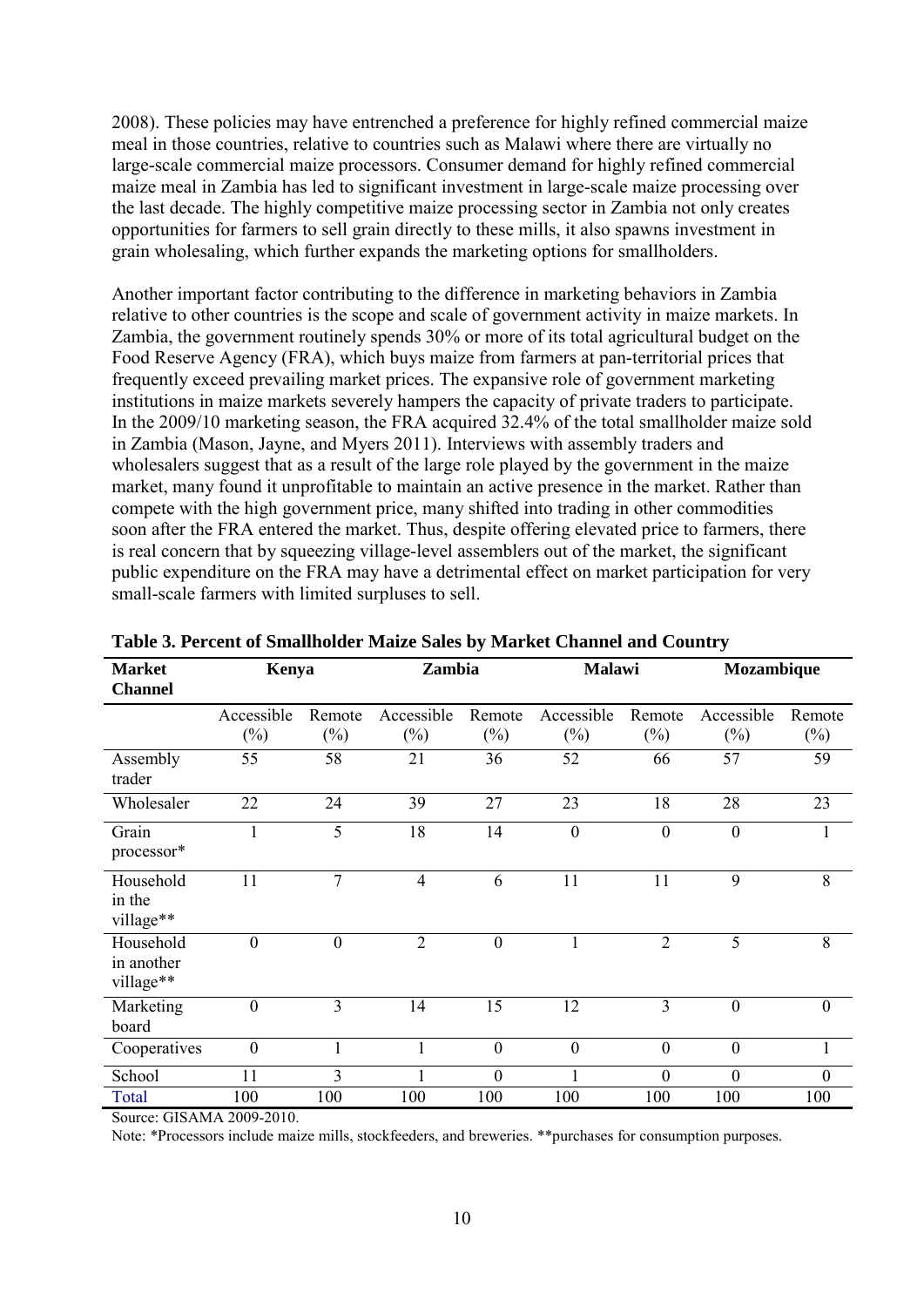# **4.2. Marketing Margins by Market Channel**

By providing liquidity to village markets, particularly early in the marketing season, and eliminating search and transport costs for farmers, assembly traders offer a valuable marketing service to myriad smallholders. Yet, as the quote in the beginning of this article suggests, there is a persistent belief that assembly traders prey on farmers, particularly those in more remote regions, by offering prices that are well below prevailing market prices. Assessing the validity of these claims is essential for evaluating the effects of assembly trading on overall grain market performance in the region.

Table 4 presents the mean farm-gate price in nominal US dollar terms for a kilogram of maize by market channel across the four countries. On average assembly traders offer the lowest price of the available channels. This is unsurprising given that assembly traders are operating in often remote rural villages, assembling grain from numerous small-scale farmers, and will frequently assume the cost of transporting the grain for onward sale. Moreover, assembly traders often begin buying maize early in the marketing season, when prices are normally at their lowest. What is surprising is the price spread between market channels. For example, in Zambia, Malawi, and Mozambique the price spread between assembly traders and wholesalers in district towns is only US\$ .02/kg, while in Kenya there is no difference in price. As farmers move further down the maize marketing chain prices tend to increase. For example, farmers in Zambia who are able to sell their maize directly to grain processors receive an average of \$US.08/kg more than those that sell to assembly traders in the village. Yet selling to grain processors is not a viable marketing option for many smallscale farmers, the majority of whom are unable to achieve the surplus production levels to off-set the unit cost of transporting to these markets. Given the constraints that small-scale farmers operate under, the existence of an assembly trading sector offering what appear to be competitive prices to farmers in their villages is an extremely important and underappreciated aspect of post-liberalization maize markets in the region.

| <b>Market Channel</b>                         | Kenya<br>\$US/kg\$ | <b>Zambia</b><br>\$US/kg\$ | <b>Malawi</b><br>\$US/kg\$ | <b>Mozambique</b><br>\$US/kg\$ |
|-----------------------------------------------|--------------------|----------------------------|----------------------------|--------------------------------|
| <b>Assembly Trader</b>                        | 0.28               | 0.2                        | 0.19                       | 0.19                           |
| Wholesaler                                    | 0.28               | 0.23                       | 0.2                        | 0.21                           |
| Grain processor*                              | 0.31               | 0.28                       | n/a                        | 0.21                           |
| Household in the<br>village**                 | 0.35               | 0.25                       | 0.21                       | 0.22                           |
| Household in<br>another village <sup>**</sup> | 0.32               | 0.24                       | 0.22                       | 0.23                           |
| Marketing board                               | 0.26               | 0.3                        | 0.29                       | 0                              |

|        |  | Table 4. Mean Farm-Gate Price per Kilogram by Maize Market Channel (Nominal |
|--------|--|-----------------------------------------------------------------------------|
| SUS/kg |  |                                                                             |

Source: GISAMA 2009-2010.

Note: \*Processors include maize mills, stockfeeders, and breweries. \*\*purchases for consumption purposes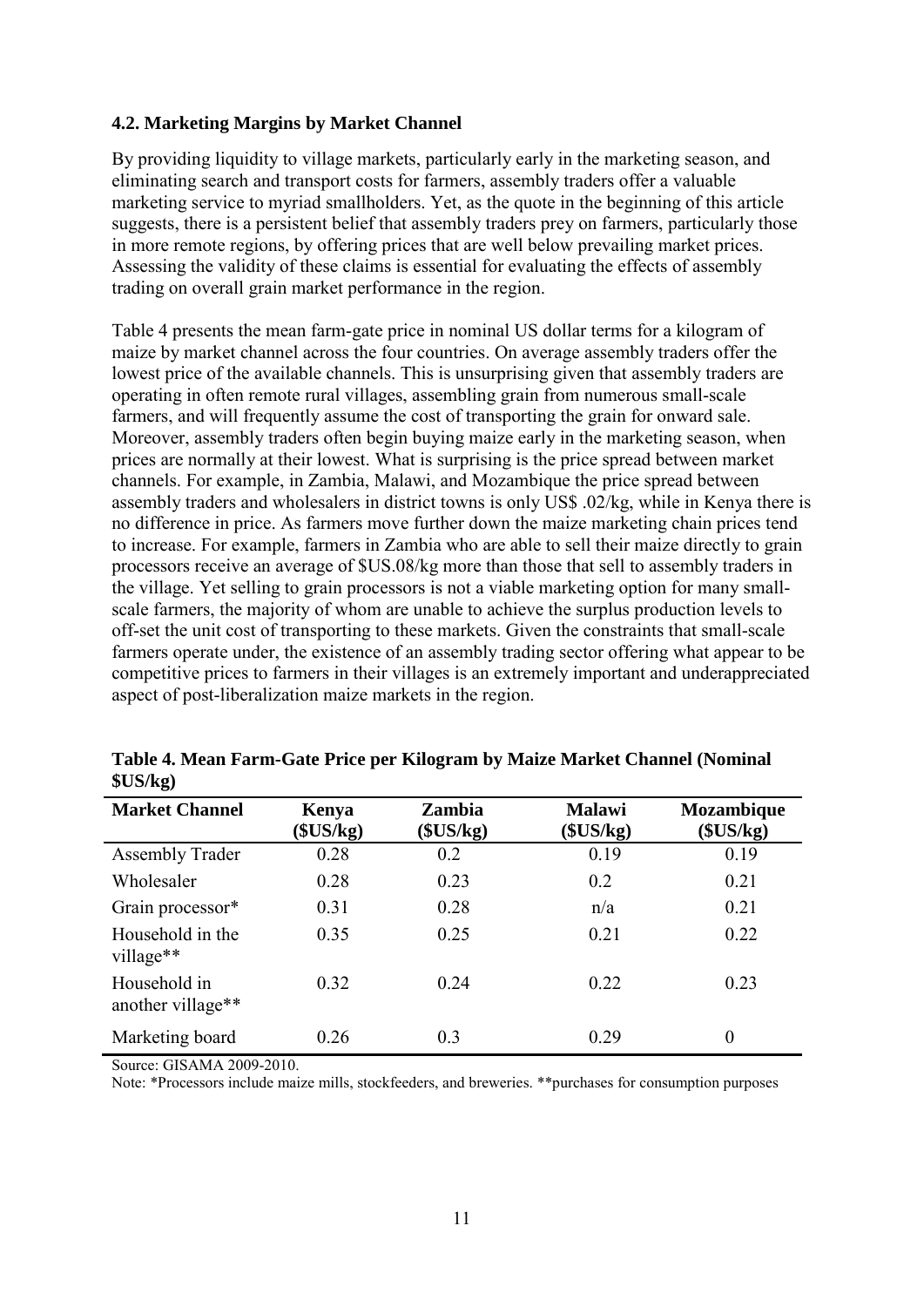| Zambia        |        | <b>Malawi</b> |        | Kenya    |        | <b>Mozambique</b> |        |
|---------------|--------|---------------|--------|----------|--------|-------------------|--------|
| Location      | Avg.   | Location      | Avg.   | Location | Avg.   | Location          | Avg.   |
|               | Margin |               | Margin |          | Margin |                   | Margin |
| Mpongwe/Ndola | 0.8741 | Blantyre      | 0.8008 | Nakuru   | 0.7416 | Cuamba            | 0.8272 |
| Choma         | 0.6802 | Rumphi        | 0.7738 |          |        | Alto<br>Molocue   | 0.7912 |
| Chipata       | 0.8833 | Milanje       | 0.8640 |          |        | Milange           | 0.9390 |
| Mean          | 0.8125 |               | 0.8129 |          | 0.7416 |                   | 0.8645 |

**Table 5. Share of Wholesale/Retail Prices Obtained by Farmers Selling to Assembly Traders by Country** 

Source: GISAMA 2009-10.

Examining mean farm-gate prices across market channels is useful for understanding the relative price competitiveness of the assembly sector compared to other market channels. However, it does not provide a full picture of the relationship between prices received by farmers in their villages relative to those available in nearby markets. To explore this we took the mean monthly farm-gate prices obtained by farmers from assembly traders in districts where monthly retail or wholesale prices are available<sup>[3](#page-21-0)</sup>. The average margin between the prices farmers received and the price obtaining in the nearby market is then calculated. These results are presented in Table 5 and show that in all the regions where data are available assembly traders offer prices that are approximately 80% of the retail or wholesale prices. The low margins between farm-gate and nearby urban market prices suggest a greater degree of competitiveness and market integration at the village level than is normally assumed. These figures also closely mirror a similar study by Yamano and Arai (2010), which found that the share of the wholesale price captured at the farm-gate in Kenya and Uganda were 85% and 67% respectively.

Finally, we examined the price difference between remote and accessible regions to understand the extent to which market accessibility affects farm-gate prices. This was done in order to determine if relative market isolation creates conditions for rent seeking among assembly traders. Our findings show that, contrary to popular perception, relative market isolation has little bearing on the farm-gate prices offered by assembly traders. Table 6 presents the ratio between the mean farm-gate prices in isolated villages and accessible village by country. This shows that farmers in isolated villages receive on average between 83-96% of the farm gate prices in more market accessible regions. These ratios suggest that there is a nominal price discounting as distance from urban markets increases.

#### **Table 6. Mean Farm-Gate Price Ratios between Isolated and Accessible Villages (Remote/Accessible)**

| Kenya      | .96 |  |
|------------|-----|--|
| Zambia     | .83 |  |
| Malawi     | -96 |  |
| Mozambique | .93 |  |
| $\sim$     |     |  |

Source: GISAMA 2009-2010.

<u>.</u>

<span id="page-21-0"></span><sup>&</sup>lt;sup>3</sup> Note that is Malawi and Mozambique only retail prices are consistently available, while in Kenya and Zambia only wholesale prices are consistently available.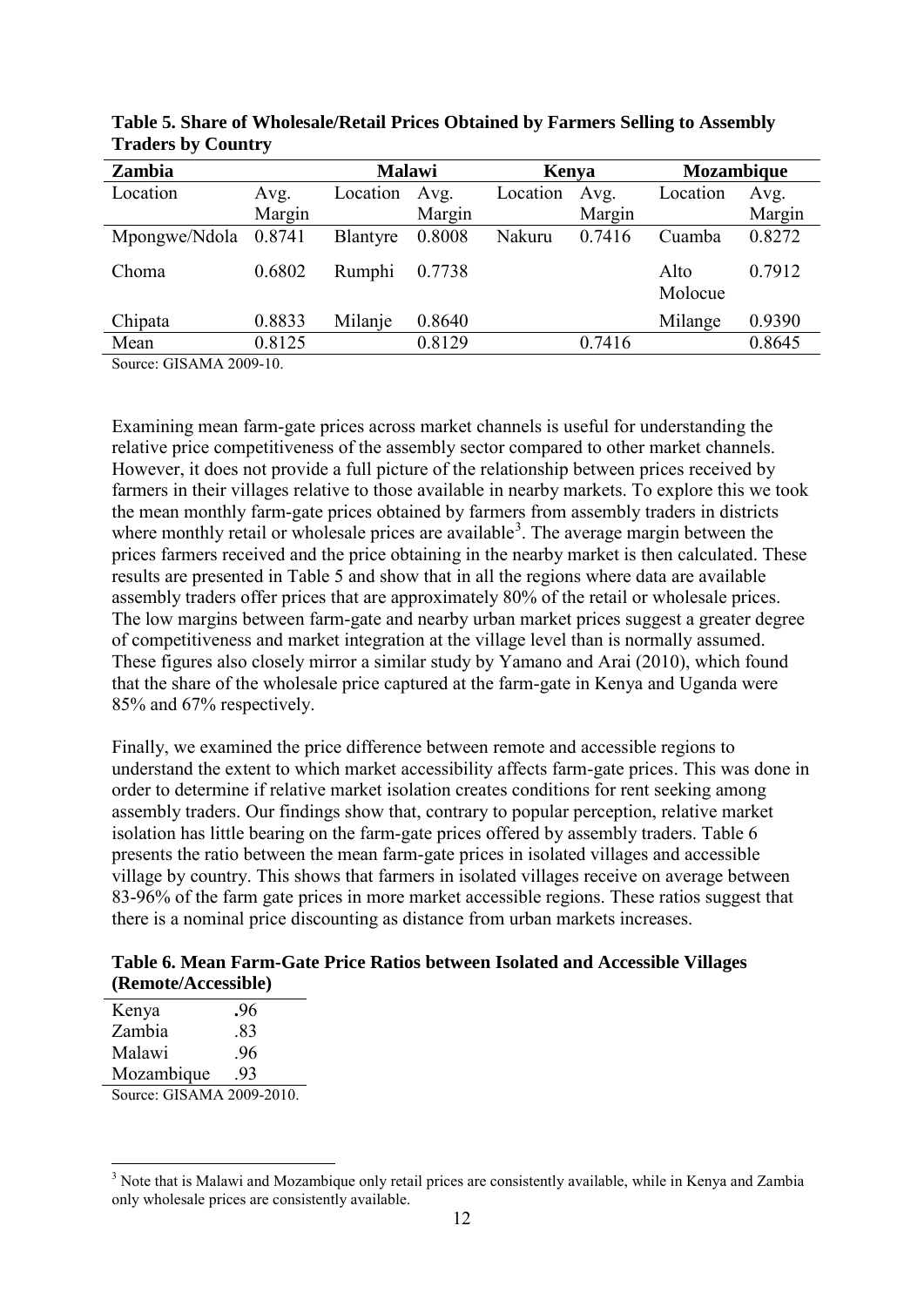Again, these findings mirror the work done by Yamano and Arai (2010), which found that farm-gate to wholesale maize price spreads in Kenya and Uganda only increased by 2% for every hour of additional drive time from the wholesale market.

Taken together the evidence presented here suggests that far from exploiting farmers, assembly trading appears to offer a significant benefit to farmers, even in more isolated regions. These data suggest that assembly traders offer farmers access to markets at their doorstep, which in many cases are better than what the farmer would receive if she paid to transport her maize to the nearest wholesale or retail market. Moreover, even in remote villages farmers are able to access markets at prices that are competitively discounted relative to those in more accessible villages.

# **4.3. Trader Numbers: Reconsidering the Term** *Market Access*

Throughout this article we have followed a conventional understanding of market access, which focuses on transaction costs and takes geographic attributes, such as distance or time travelled to market as proxies for market access conditions (See Chamberlin and Jayne 2012 for a review). However, recent analyses of market access in Africa suggest the need to take a more holistic, multidimensional view of the term (Chapoto and Jayne 2011; Chamberlin and Jayne 2012). As these studies show, distance and travel time to markets do little to explain the numbers of maize traders operating in villages in Kenya and Zambia.

To determine if a similar pattern held in all the countries included in this study we asked farmers in 205 villages how many potential maize buyers come directly into their villages during the maize marketing season? These focus group responses show a clear pattern: in all four countries there is a high level of assembly trader activity in village grain markets, even in isolated regions.

Our findings on trader numbers are summarized in Table 7. Across the four countries 82% of villages deemed accessible to markets were visited by ten or more traders buying grain from farmers. When disaggregated by country we find the highest concentration of village grain traders in Kenya, with 96% of accessible villages serviced by ten or more traders, while Mozambique had the fewest at 72%. But what about villages that are more remote from market infrastructure, where standard proxies of market access would suggest greater market access challenges? The findings show that, contrary to conventional wisdom, the assembly trading sector is vibrant in more remote regions as well. Across the region 72% of isolated villagers reported being serviced by ten or more grain traders during the marketing season. Again, Kenya had the highest concentration of traders, with 94% of isolated villages receiving ten or more grain traders, while Malawi had the lowest number, with 50% of isolated villages.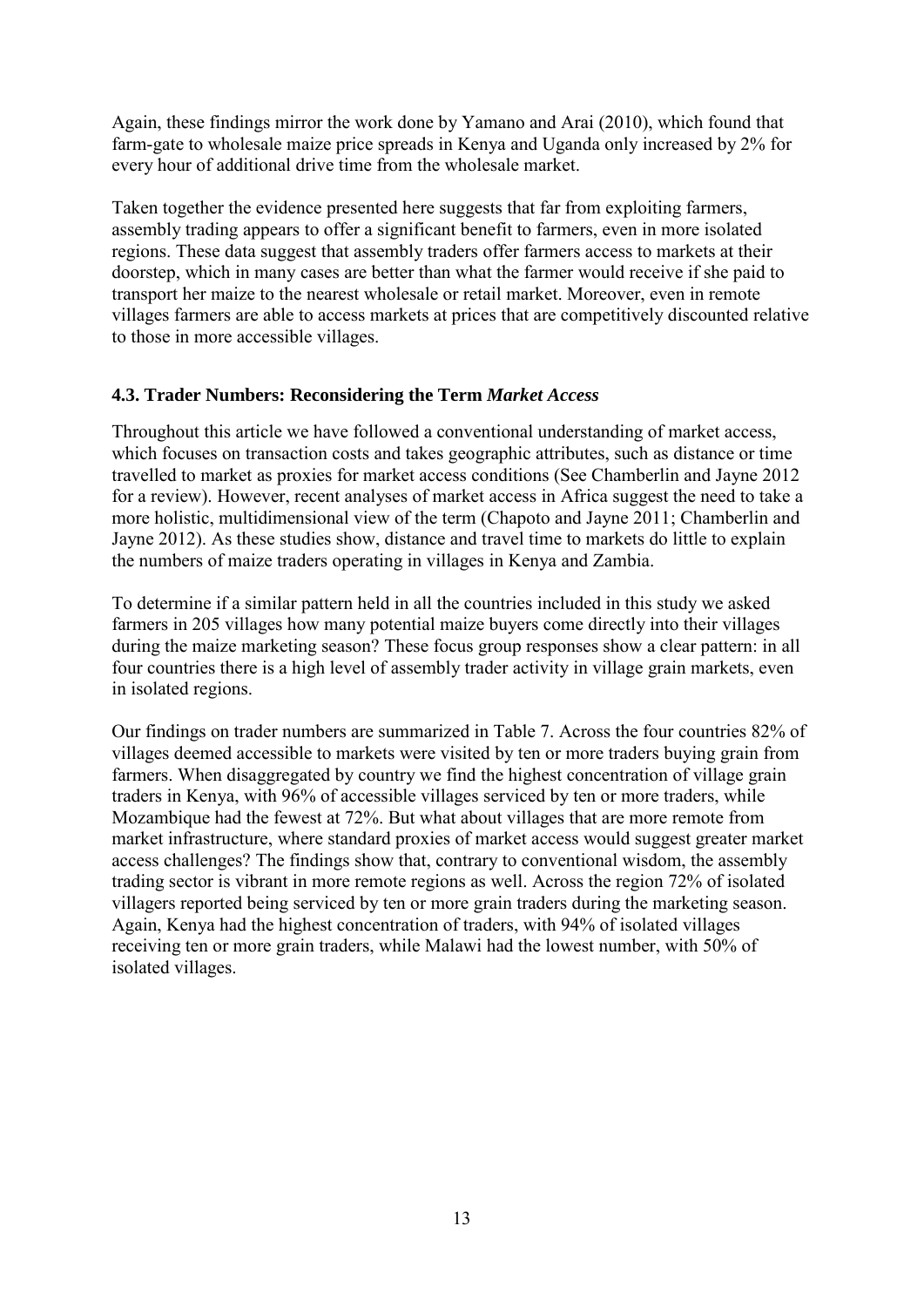|            |                                                  |                  |                  | <b>Assembly Trader Numbers</b> |                       |          |                        |
|------------|--------------------------------------------------|------------------|------------------|--------------------------------|-----------------------|----------|------------------------|
|            | <b>Village</b><br><b>Market</b><br><b>Access</b> | $\bf{0}$         | 1 to 5           | 6 to 10                        | 11 to 15              | 16 to 20 | <b>More</b><br>than 20 |
|            |                                                  |                  |                  |                                | % of Sampled Villages |          |                        |
| Kenya      | Accessible                                       | 0                | $\boldsymbol{0}$ | 4                              | 4                     | $\Omega$ | 92                     |
|            | Isolated                                         | 7                | $\theta$         | $\boldsymbol{0}$               | $\boldsymbol{0}$      | 27       | 67                     |
| Malawi     | Accessible                                       | $\boldsymbol{0}$ | $\boldsymbol{0}$ | 24                             | 6                     | 6        | 65                     |
|            | Isolated                                         | 8                | 8                | 33                             | 8                     | 17       | 25                     |
| Zambia     | Accessible                                       | $\boldsymbol{0}$ | 10               | $\,$ $\,$                      | 6                     | 15       | 60                     |
|            | Isolated                                         | 0                | 9                | 7                              | $\overline{2}$        | 9        | 73                     |
| Mozambique | Accessible                                       | 8                | 12               | 8                              | 15                    | 19       | 38                     |
|            | Isolated                                         | 18               | $\theta$         | 24                             | $\boldsymbol{0}$      | 18       | 41                     |
| Region     | Accessible                                       | 2                | 7                | 9                              | 8                     | 11       | 63                     |
|            | Isolated                                         | 6                | 6                | 13                             | 2                     | 15       | 59                     |

**Table 7. Percent of Focus Group Villages Visited by Various Numbers of Assembly Trader, Disaggregated by Market Accessibility and Country**

Source: GISAMA 2009-10.

It is important to note that during the time that focus group discussions were being carried out in Malawi, the government had instituted a price band on private sector maize trading, which mandated that grain traders purchase grain at MK  $45/kg$  $45/kg$  and sell at MK  $52/kg<sup>4</sup>$ . The imposition of this price band, along with other restrictions placed on private maize trading at the time, limited the spatial arbitrage opportunities for private sector grain traders. Setting limits on the purchase price and the selling price within a narrow band prevented many maize buyers from profitably penetrating deep into more remote regions, thereby depriving farmers of a more competitive trading market. Moreover, restrictions on grain trading forced many grain wholesalers to curtail their involvement in maize markets, thereby denying assembly traders an important market and source of financing. In the absence of this price band levels of private trading would likely have been higher in isolated parts of rural Malawi.

Despite relatively lower trader densities in Malawi the fact remains that private grain trading in isolated villages in the region remains high. Across the entire region only seven of the 205 villages reported having zero locally available buyers during the maize marketing season, with the majority of these located in Mozambique. Of these exceptional cases, the vast majority had a small market where they could sell their maize within just a few kilometers of the village. In one case in Malawi, the absence of maize buyers was the result of the local chief banning private maize trade in the area out of fear that grain traders were exploiting farmers.

Based on these focus group findings a similar question on the number of maize traders visiting rural areas was incorporated into Zambia's 2009/10 nationally representative Crop Forecast Survey of 14,000 small to medium scale farmers. Results from this survey corroborate the findings from the focus group discussions. Smallholder farmers who sold

<span id="page-23-0"></span><sup>-</sup> $4$  For more details on this event see Jayne et al. 2009.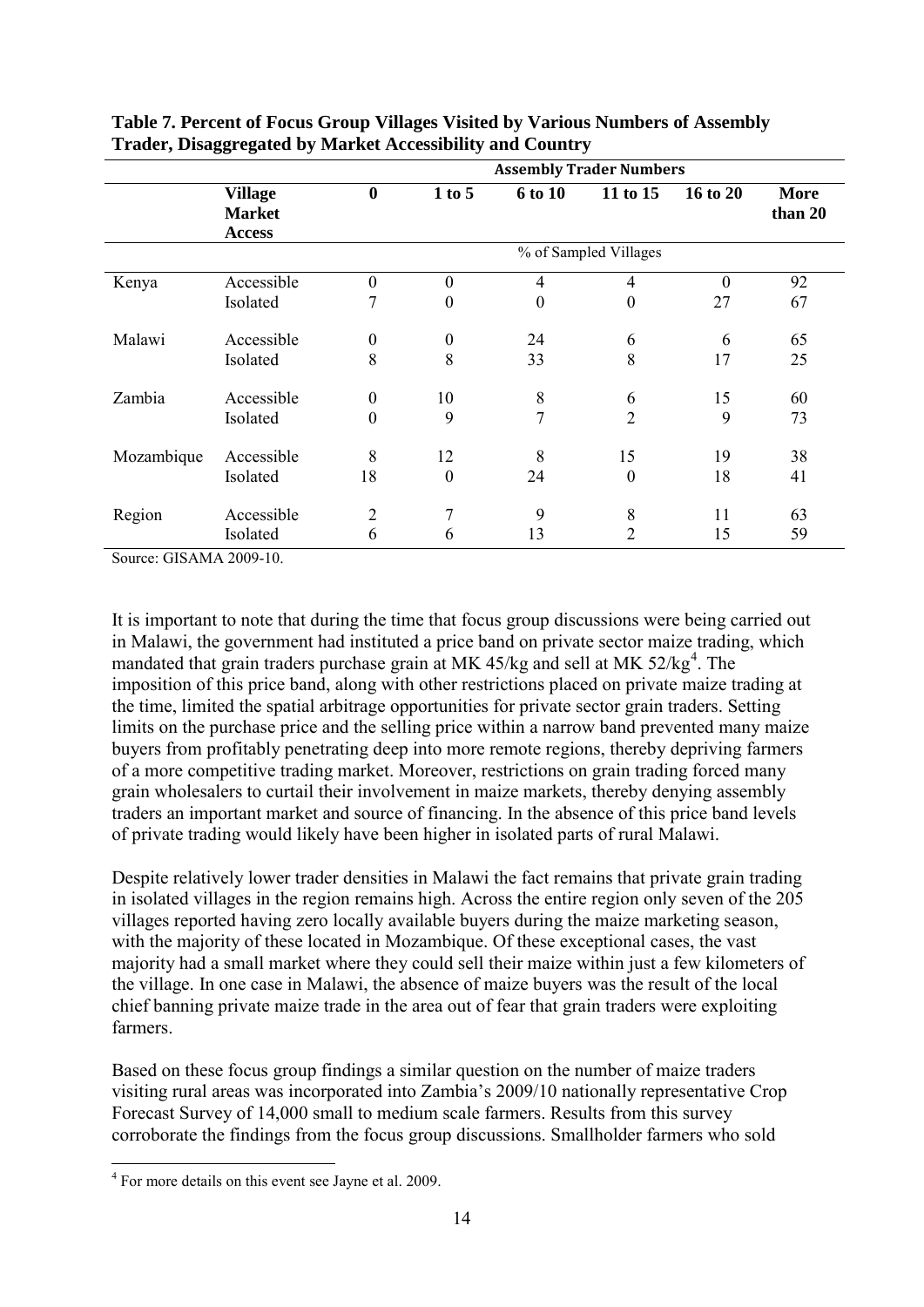maize indicated that the mean number of traders buying maize directly in their villages during the 2009/10 season was 9.0 (Chapoto and Jayne 2011).

The high number of traders in rural villages limits the opportunities for rent seeking among assembly traders, as traders are forced to compete with one another in terms of price to attract farmers' sales. The high number of assembly traders may help to explain the competitive market margins presented in the previous section, both between farm-gate and wholesale/retail markets, as well as between isolated and accessible villages.

# **4.4. The Effects of Grain Assembly on Distance Travelled by Farmers to the Point of Sale**

Throughout eastern and southern Africa market participation data exhibit a recurrent pattern: 50% of the marketed surplus of maize is sold by 3-5% of smallholders, while 20 to 30% of smallholders account for the remaining 50% (Jayne, Mather, and Mghenyi 2010). As this suggests, the majority of smallholders who are capable of producing a surplus have very small quantities to sell. As a result, few farmers enjoy the economies of scale needed to profitably transport their surplus to urban markets. Under these conditions the role of grain assemblers is critical.

Village-level grain assemblers preform the difficult and necessary task of acquiring small quantities of grain from myriad smallholders and amassing them into lots that can be economically transported to downstream buyers. By so doing they provide a ready market and reliable capital source to farmers who would otherwise struggle to engage with the market. Moreover, large numbers of assembly traders operating in rural villages substantially lower the search costs of finding a buyer for farmers and can eliminate transportation costs.

For smallholders, one of the most important services provided by grain assemblers is that they routinely buy grain directly at the farm gate. Our findings show that assembly traders eliminate the arduous and costly task of transporting grain from field to market for many farmers. Table 8 shows the distance travelled by farmers to their initial point of sale. Across the region over 70% of the 2703 transactions recoded in this study occurred within five kilometers of the farmers' home.

|                 | Kenya                                                  | <b>Malawi</b> | <b>Zambia</b>           | <b>Mozambique</b> | Region |
|-----------------|--------------------------------------------------------|---------------|-------------------------|-------------------|--------|
| Km              |                                                        |               | % of Total Transactions |                   |        |
| $\theta$        | 73                                                     | 47            | 24                      | 33                | 40     |
| $>0-5$          | 23                                                     | 40            | 27                      | 39                | 31     |
| $>5-10$         |                                                        | 9             | 13                      | 14                | 10     |
| $>10-15$        |                                                        | 2             | 6                       | 6                 | 4      |
| $>15-20$        |                                                        | 3             | 6                       | 4                 | 4      |
| >20             |                                                        | 0             | 24                      | 3                 | 10     |
| Total<br>$\sim$ | 100<br>$\sqrt{10}$ $\sqrt{10}$ $\sqrt{10}$ $\sqrt{10}$ | 100           | 100                     | 100               | 100    |

# **Table 8. Percent of Farm-gate Transactions by Distance Travelled to the Initial Point of Sale, by Country**

Source: GISAMA 2009-10.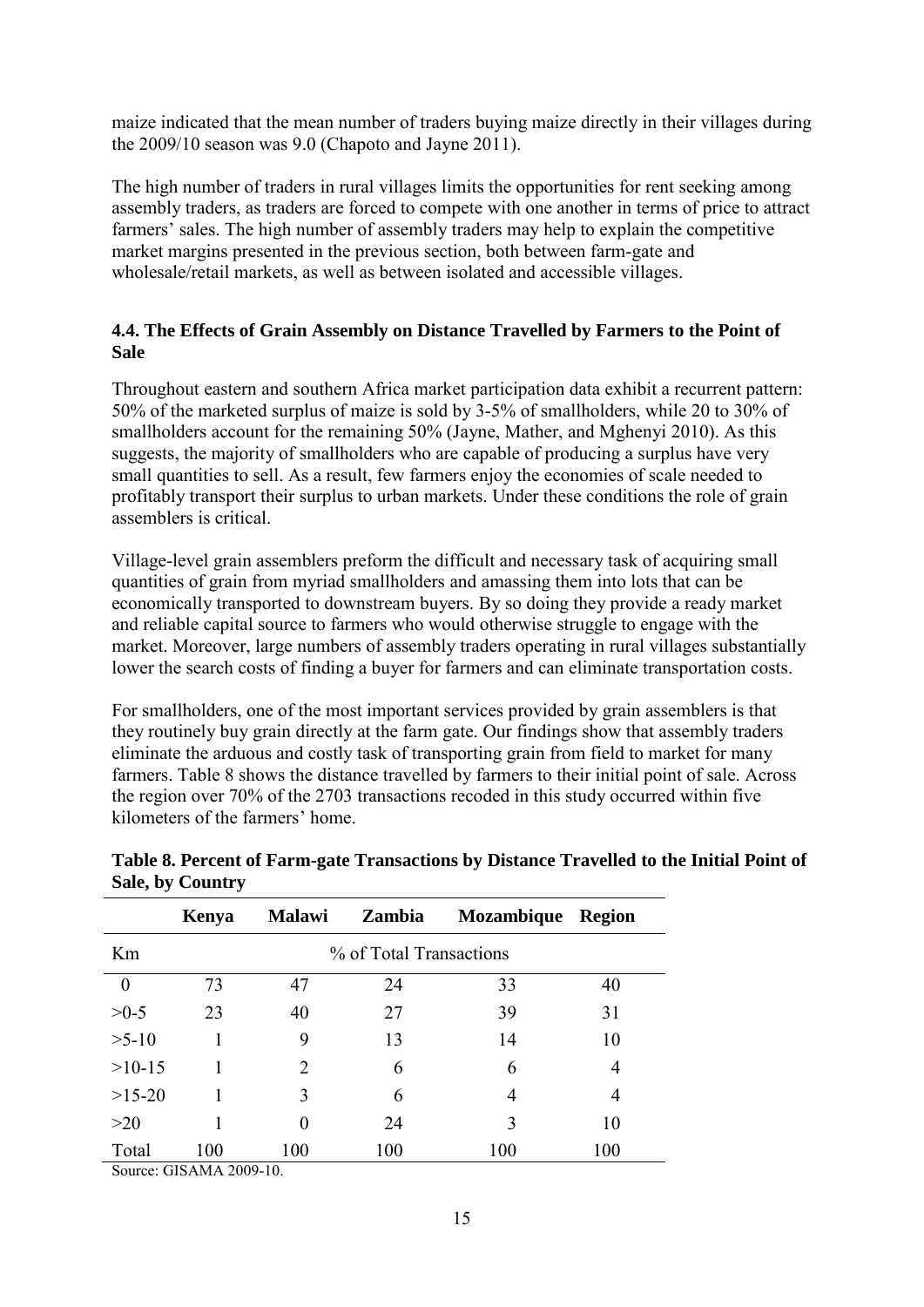This finding is reinforced by two national-level household survey. In Zambia results from the 2010 Crop Forecast Survey show that over 60% of maize sales occurred at the farm gate, while an additional 20% occurred within three kilometers of the home (Chapoto and Jayne 2011). Only 10% of farmers in Zambia transported maize over 30 kilometers. The vast majority of these were farmers with larger lots of grain who were selling directly to processors or the FRA (Chapoto and Jayne 2011). Thus, long distance travel to markets appears to be a deliberate strategy of farmers with sufficient economies of scale who are seeking out more remunerative markets; it appears not to be an act of desperation caused by a lack of local markets. Similarly, in Kenya a 2010 nationally representative rural household survey showed that the average distance travelled by farmers to the initial point of maize sale was 1.8 km (Chamberlin and Jayne 2012). Moreover, over 75% of households that sold maize did so directly at the farm-gate, with little variation between villages defined as remote or accessible by standard market access measures (*ibid*).

## **4.5. What Explains the Persistent Complaints about Assembly Traders?**

If the evidence is clear that assembly traders offer useful and price competitive services to farmers, what explains the persistent complaints by farmers about these traders? Our analysis points to three possible explanations: 1) elevated price expectations resulting from government grain procurement activities; 2) significant intra-village farm-gate prices variations, and; 3) the use of unreliable and/or manipulated instruments used when buying grain from farmers.

Throughout the region persistent government involvement in grain procurement has elevated farmers' price expectations and entrenched a very particular understanding of what constitutes a *market* for their produce. In all countries where marketing boards continue to operate, their prices are normally significantly higher than what the private sector can profitably offer (Mason and Myers 2011; Jayne, Myers, and Nyoro 2008). The elevated prices offered by marketing boards has an important psychological effect on farmers' expectations; for many farmers any price below what is offered by the government is considered exploitative. Moreover, after decades of experience with government marketing boards many farmers only consider a government buying point to be a *true market*. This was a recurrent theme during focus group discussions. When farmers were asked about whether or not a market existed for their maize, farmers would frequently say they had *no market* if there was no government depot nearby, even if there were 30 maize buyers in their village. This was also true in Mozambique, where the government does not buy grain from farmers. During focus group discussion farmers would consistently speak about their lack of market in terms of a lack of a national grain marketing board. This deeply entrenched conceptualization of grain markets as being the purview of the state and of private sector prices being exploitative goes some way toward explaining the paradox between what seems to be a competitive and effective grain assembly sector and its widespread vilification.

Significant intra-village variation in market knowledge and capacity to negotiate with private sector buyers may also play a role in shaping negative perceptions of assembly traders. These variations are reflected in the farm-gate prices obtained by farmers in similar villages. Across the region our analysis shows there is significant variation in the prices farmers receive in any given month. To examine intra-village price variation we plotted individual farm-gate transactions alongside the wholesale or retail maize price in the nearest market. Figure 1 provides an indicative example from accessible and isolated villages in Rumphi District in northern Malawi.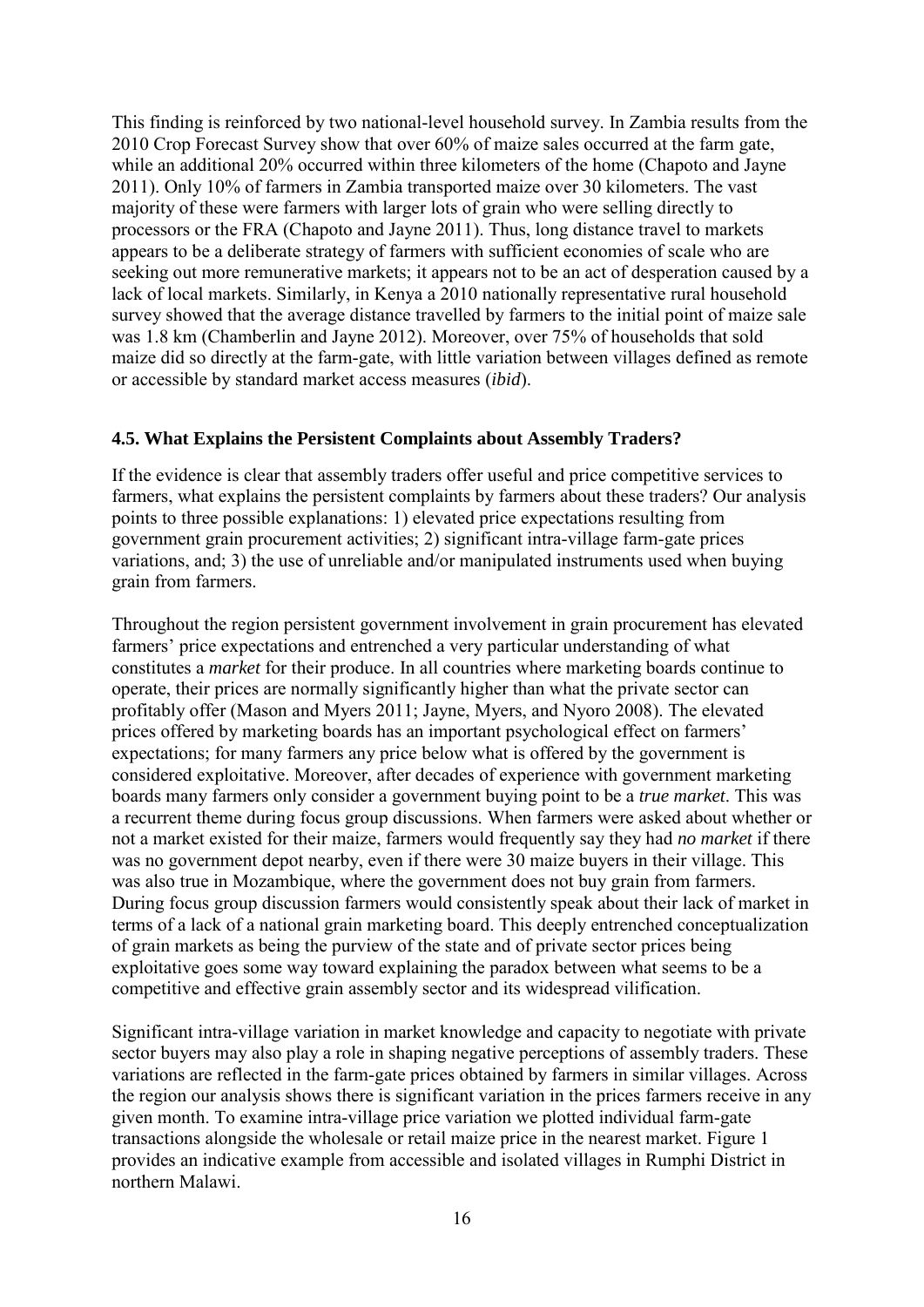**Figure 1. Individual Farm-gate Transactions Relative to Retail Maize Prices Rumphi District, Malawi**



Source: GISAMA 2009-10.

Figure 1 clearly shows that within the same village in the same month farmers obtain a wide range of prices from the private sector. Some are able to negotiate 100% of the retail maize price and others only a fraction. This is a common theme throughout the region and is indicative of significant variations in farmers' knowledge of prevailing market prices and capacity to negotiate remunerative terms for their sales. For many of the farmers interviewed for this study, the fact that assembly traders will offer widely varying prices, as opposed to the pan-territorial prices offered by grain marketing boards, is considered exploitative. From a practical standpoint, this high level of price variation suggest that farmer incomes could be significantly improved through market skills training to help them better navigate the markets they have at their disposal.

Finally, a consistent compliant of focus group respondents in all four countries was that assembly traders tend to manipulate the scales and buckets they use to buy grain from farmers. By so doing they acquire more grain from farmers than they actually pay for. This is a difficult thing to verify. The vast majority of assembly traders interviewed for this study were unwilling to allow us to test their scales or buckets for accuracy.

However, in Kenya we found two traders who were willing to allow us to measure the maize in the *gorogoro* (plastic bucket used to buy and sell maize) they were using to buy maize from farmers. G*orogoro* are assumed to contain 2.25 kg of maize. Therefore, when buying from farmers, traders will use 40 *gorogoro* as their standard measure for a 90 kg bag of maize*.* Using our own scale we weighed the two *gorogoro* used by these traders and found that both held 3 kg of maize. Thus, instead of 40 *gorogoro* equaling 90 kg the actual amount sold is closer to 120 kg. This suggests that in some cases profit margins generated by assembly traders may be higher than our price analysis suggests.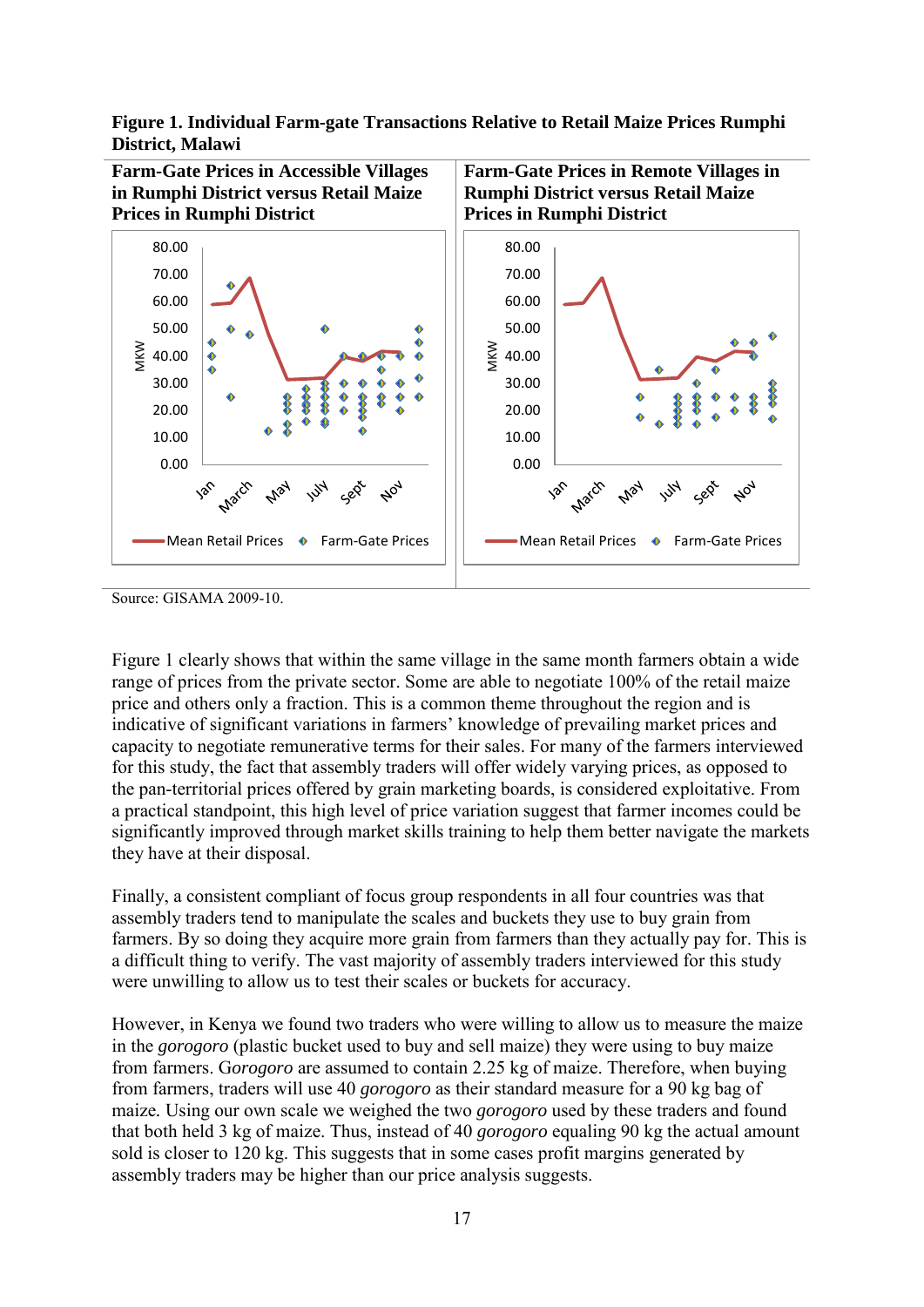The challenge of unreliable buying instruments is not an insurmountable. Given the level of competition in village-level assembly trade it is easy to imagine how reliability and trust could be turned into a comparative advantage for traders (Fafchamps 2004). What is required, however, is that farmers are given the tools to effectively negotiate with traders. This includes accessing market information. But more importantly, as this research suggests, it is critical that farmers know exactly how much grain they are selling. Government has a role to play here. For example, local extension officers could be allocated weighing scales for farmers to use to measure their surpluses. Conversely, extension officers could be tasked with spot checking traders' scales and other buying instruments to ensure validity. This is a potentially useful public services, which could serve to inject much needed trust into grain marketing systems.

#### **4.6. The Effects of Government Policy on Grain Assembly**

Governments in the eastern and southern African region routinely attempt to influence food prices through direct interventions in cereal markets. These interventions include trade bans, tariff manipulations, price controls, direct procurement through government marketing boards, and releasing food stocks on the market at below cost prices. These interventions can have profoundly negative consequences on food market performance, particularly given the *ad hoc* manner in which they are frequently implemented (Chapoto and Jayne 2009).

*Ad hoc* state intervention in staple grain markets directly hampers the development and effectiveness of the assembly trading sector in two important ways. First, uncertainty over the imposition of trade bans, tariff rate changes on food commodities and releasing of subsidized grain stocks on the market create information asymmetries that are detrimental to market development. In particular, grain processors and wholesalers without any particular knowledge of government's intentions are frequently unwilling to take substantive positions in grain markets and to invest in robust procurement and distribution networks, because unforeseen government actions can cause massive price movements and trading loses. The market channels available for assembly traders are, therefore, limited by this uncertainty. This situation is exemplified in Malawi, where Asian-owned wholesalers frequently complain that they are denied import and export licenses, while politically connected indigenous firms, such as Mulli Brothers, receive licenses when needed. This preferential treatment pushes Asian firms out of the market, thus limiting potential market outlets and credit sources for assembly traders.

Second, direct procurement of grain by governments through food reserve agencies and marketing boards can undermine the development of the assembly trading sector. By offering above market prices, government market boards are able to absorb large quantities of available surplus from the market, making it extremely challenging for assembly traders to generate sufficient trade volumes to remain in the market. Additionally, the fact that payments from marketing boards are frequently delayed prevents many assembly traders from using this market channel, because delayed payments tie-up scarce capital, making it impossible to continue to buy until they receive payment.

The effect of marketing boards on assembly traders was particularly evident during Zambia's bumper maize harvests of 2010 and 2011. In response to record production levels the government of Zambia mandated its FRA to buy the majority of the nation's surplus at above export parity prices. This made it virtually impossible for most wholesaling firms to remain in the market, while most processors sat on the sidelines with the expectation that the FRA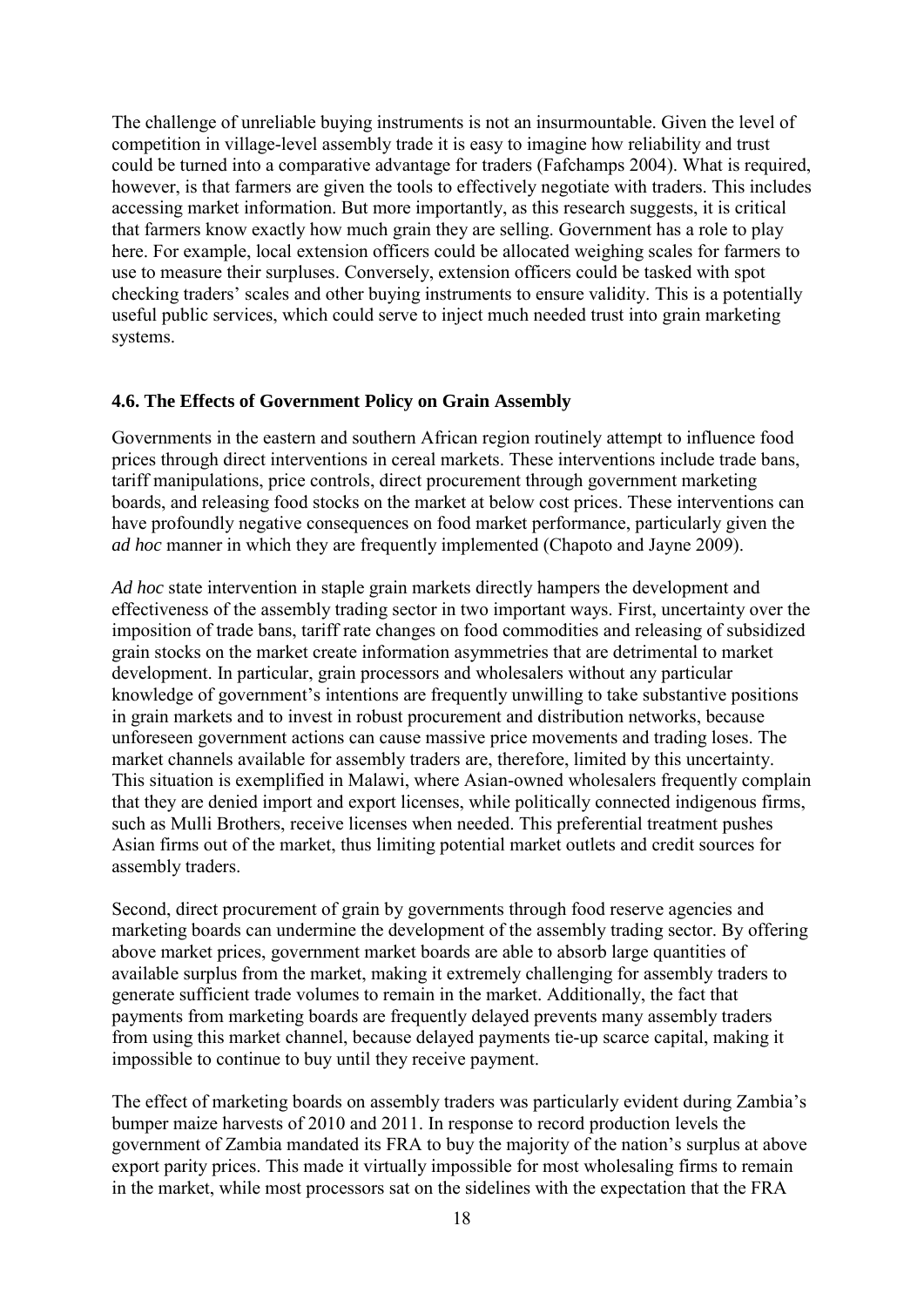would be forced to sell to them at concessionary prices. Lacking the guaranteed markets and liquidity provided by grain wholesalers, many grain traders were forced to exit the market or curtail their buying activity. The effect of FRA activity on grain assembly is apparent in nationally representative survey results, which show that the mean number of traders visiting Zambian villages declined from 9 in 2009/10 to 7.4 in 2010/11, as reported by maize sellers (Chapoto and Jayne 2011).

Given the clear benefits derived by smallholders from the assembly trading sector, in terms of local market access and lowered search and transport costs, continued interventions that undermine the sector are worrying. If governments are committed to ensuring the development of agricultural output markets they must institute a set of predictable, rulesbased guidelines for triggering government action in food markets. This will rein in much of the policy induced market uncertainty that makes investments in grain procurement and storage so risky in the region. This is turn will have clear knock-on effects for the assembly trading sector and the level of competition for smallholder grain more broadly.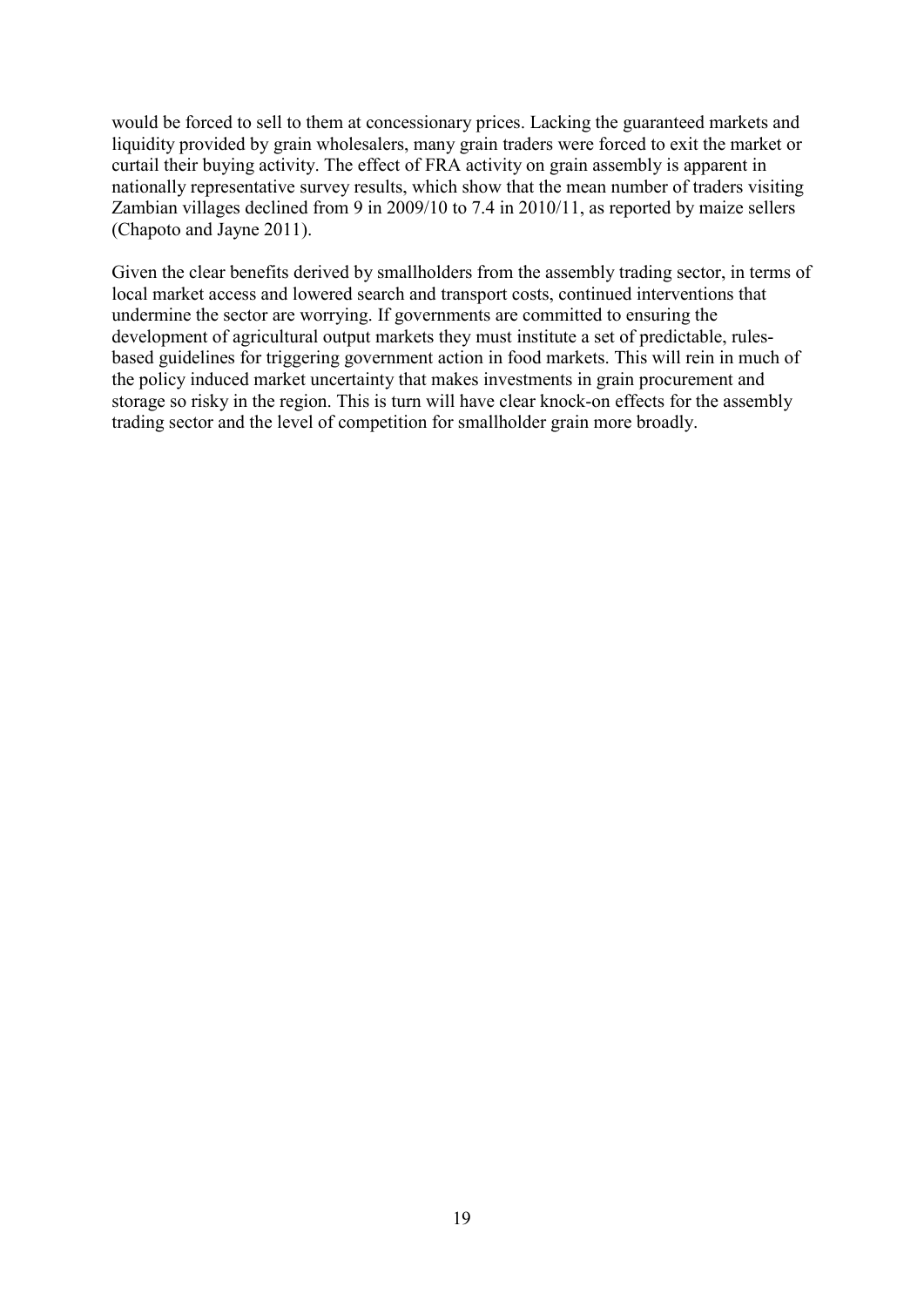## **5. CONCLUSION**

This article has presented an alternative view on the grain assembly sector in rural Africa. Contrary to the widely shared vision of Africa smallholders as cut-off from output markets for their produce or held captive by predatory and exploitative traders, we have demonstrated that village-level grain assembly is in fact highly competitive, both in terms of the numbers of buyers in villages and the low price margins they operate on. The development of the assembly trading sector is of particular importance to the millions of smallholders in the region who do not enjoy the economies of scale needed to directly link to external markets for their produce.

Moreover, the evidence suggests that donors and local policy-makers must reconsider their preconceived ideas about grain markets in the region. In particular, investments aimed at improving farmers' access to markets may be misplaced. Indeed, many of the policies pursued by governments to improve farmers' access to markets directly undermine the performance of the assembly trading sector, and therefore, limit farmers' available market channels.

Rather than thinking in terms of creating institutions to overcome perceived issues of market access and private sector exploitation, donors and governments need to think about how to help farmers to better engage with existing market channels and how to facilitate greater competition within the trading sector. This boils down to a combination of investments in market skills training for farmers, infrastructure to better link rural villages to urban markets, and investments to improve farm productivity, which will allow more farmers to engage with markets in the first place. Above all, governments must commit to ensuring that the policy environment is favorable to private sector investment in grain trading and processing. Designing and adhering to a set of rules to govern how, when, and to what extent governments will intervene in grain markets will encourage greater investment in the agricultural sector. By so doing governments can capitalize on the gains that have been made since the initiation of market reforms in ways that are directly beneficial small-scale farmers.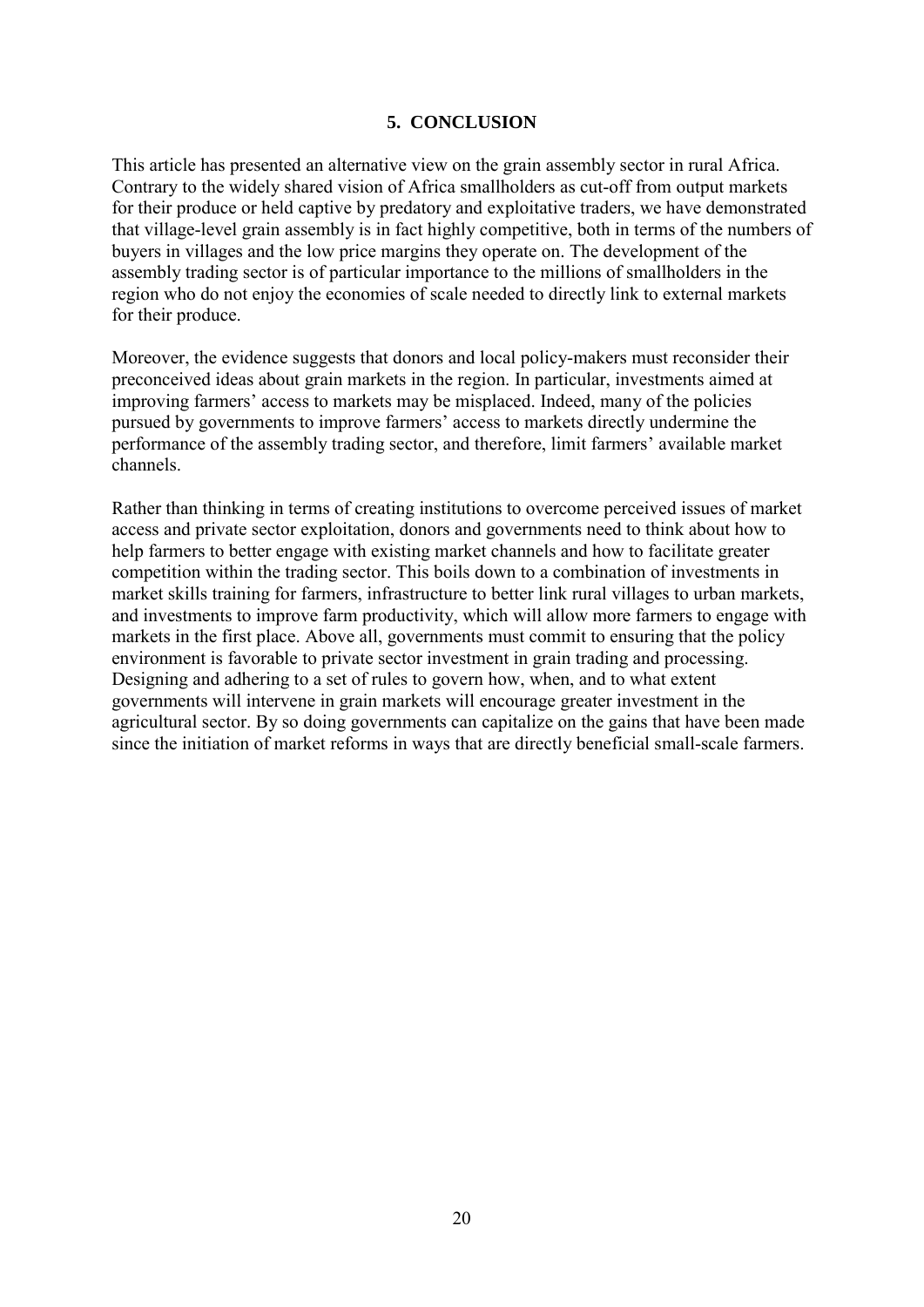#### **REFERENCES**

- Abbink, K., T.S. Jayne, and L. Moller. 2011. The Relevance of a Rules-based Maize Marketing Policy: An Experimental Case Study of Zambia. *Journal of Development Studies* 47.2: 207-30.
- Barrett, C.B. 2008. Smallholder Market Participation: Concepts and Evidence from Eastern and Southern Africa. *Food Policy* 33.4: 299-317.
- Barrett, C.B. 1997. Food Marketing Liberalization and Trader Entry: Evidence from Madagascar. *World Development* 25.5: 763-77.
- Chamberlin, J. and T.S. Jayne. 2012. Unpacking the Meaning of 'Market Access': Evidence from Rural Kenya. *World Development* 41: 245-64.
- Chapoto, A. and T.S. Jayne. 2009. *The Impacts of Trade Barriers and Market Interventions on Maize Price Predictability: Evidence from Eastern and Southern Africa*. International Development Working Paper No. 102. E. Lansing: Michigan State University.
- Chapoto, A. and T.S. Jayne. 2011. *Zambian Farmers' Access to Maize Markets*. Food Security Research Project Working Paper No. 57. Lusaka, Zambia: FSRP.
- Coulter, J. and P. Golob. 1992. Cereal Marketing Liberalization in Tanzania. *Food Policy*, 17.6: 420-30.
- Dercon, S. 1993. Peasant Supply Response and Macroeconomic Policies: Cotton in Tanzania. *Journal of African Economies* 2.2: 157-94.
- Dorosh, P. and R. Bernier. 1994. Staggered Reforms and Limited Success: Structural Adjustment in Madagascar. In *Adjusting to Policy Failure in African Economies*, ed. David E. Sahn. Ithaca, NY: Cornell University Press.
- Dorward, A., J. Kydd, J. Morrison, and I. Urey. 2004. A Policy Agenda for Pro-poor Agricultural Growth. *World Development* 32.1: 73-89.
- Dorward, A. and J.A. Morrison. 2000. The Agricultural Development Experience of the Past 30 years: Lessons for LDCs. London: Imperial College at Wye, for FAO.
- Fafchamps, M. 2004. *Market Institutions in Sub-Saharan Africa.* Cambridge, MA: MIT Press.
- GISAMA. 2010. Maize Value Chain Study 2009-2010. E. Lansing: GISAMA and MSU.
- Goletti, F. and S. Babu. 1994. Market Liberalization and Integration of Maize Markets in Malawi. *Agricultural Economics* 11.2: 311-24.
- Govereh, J., A. Chapoto, and T.S. Jayne. 2010. Assessment of Alternative Maize Trade and Market Policy Interventions in Zambia. In *Food Security in Africa: Markets and Trade Policy for Staple Foods in Eastern and Southern Africa,* ed. A. Sarris and J. Morrison. Cheltenham, UK: Edward Elgar Publishers.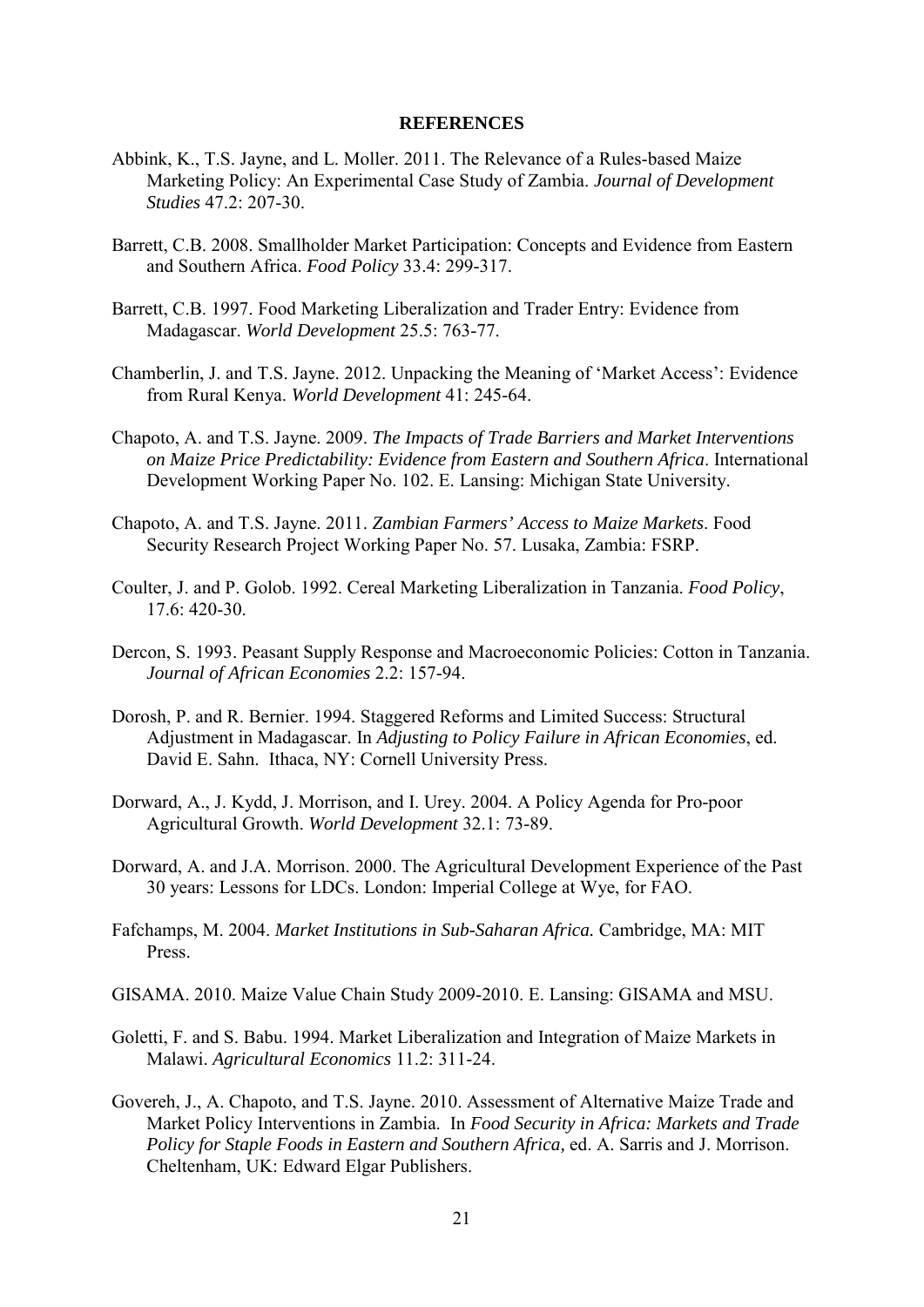- Jayne, T.S., R.J. Myers, and J.K. Nyoro. 2008. The Effects of NCPB Marketing Policies on Maize Market Prices in Kenya. *Agricultural Economics* 38.3: 313-25.
- Jayne, T.S., N. Sitko, J. Ricker-Gilbert, and J. Mangisoni. 2009. Malawi's Maize Market. Report commissioned by the Department for International Development (DFID), Malawi, in conjunction with the School of Oriental and African Studies, London; Wadonda Consult; Michigan State University; and Overseas Development Institute.
- Jayne, T.S., D. Mather, and E. Mghenyi. 2010. Principal Challenges Confronting Smallholder Agriculture in Sub-Saharan Africa. *World Development, 38*(10): 1384-1398.
- Jayne, T.S., N. Mason, R. Myers, J. Ferris, D. Mather, N. Sitko, M. Beaver, N. Lenski, A. Chapoto, and D. Boughton. 2010. *Patterns and Trends in Food Staples Markets in Eastern and Southern Africa: Toward the Identification of Priority Investments and Strategies for Developing Markets and Promoting Smallholder Productivity Growth.* MSU International Development Working Paper No. 104. East Lansing, MI: Michigan State University.
- Kirimi, L., N. Sitko, T.S. Jayne, F. Karin, M. Muyanga, M. Sheahan, and G. Bor. 2011. *A Farm-Gate to Consumer Value Chain Analysis of Kenya's Maize Marketing System*. MSU International Development Working Paper No. 111. East Lansing, MI: Michigan State University.
- Mabaya, E. 2003. Smallholder Agricultural Markets in Zimbabwe: Organization, Spatial Integration, and Equilibrium. Ph.D. dissertation, Cornell University, University Microfilms International.
- Mason N. and R. Myers. 2011*. The Effects of the Food Reserve Agency on Maize Market Prices in Zambia*. FSRP Working Paper No. 60. Lusaka, Zambia: FSRP.
- Mason, N., T.S. Jayne, and R. Myers. 2011. *Zambian Smallholder Behavioral Responses to Food Reserve Agency Activities.* FSRP Working Paper No. 49. Lusaka, Zambia: FSRP.
- Moser, C., C. Barrett, and B. Minten. 2009. Spatial Integration at Multiple Scales: Rice Markets in Madagascar. *Agricultural Economics* 40.3: 281-94.
- Meyers, R.J. and T.S. Jayne. 2012. Multiple-Regime Spatial Price Transmission with an Application to Maize Markets in Southern Africa. *American Journal of Agricultural Economics*, *94*(1), 174-188.
- Mwale, Nicholas. Maize Marketing System in Kalomo Chaotic. *Zambian Post Newspaper*. 13 May 2010. Last accessed online November 13, 2012 at: http://www.postzambia.com/postread\_article.php?articleId=9142&highlight=maize%20marketing%20in%20kalomo%20 chaotic
- Osborne, T. 2005. Imperfect Competition in Agricultural Markets: Evidence from Ethiopia. *Journal of Development Economics* 76.2: 405-28.